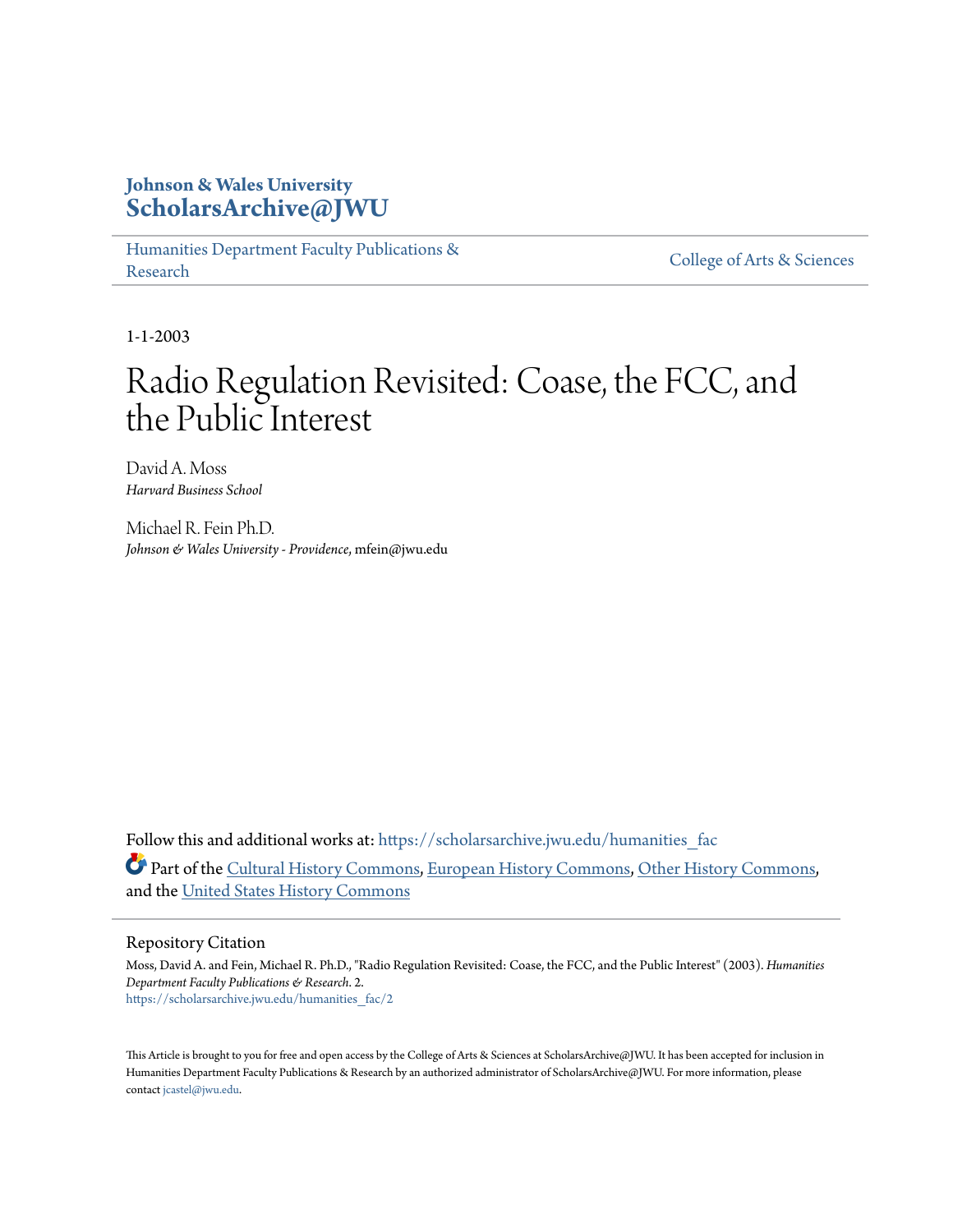

### DAVID A. MOSS AND MICHAEL R. FEIN

# Radio Regulation Revisited: Coase, the FCC, and the Public Interest

It is now more than forty years since Ronald Coase's seminal article on the Federal Communications Commission first appeared in the pages of the *Journal of Law and Economics.*1 The article remains important for a number of reasons, not least of which is that it offered his first articulation of the Coase Theorem.<sup>2</sup> Of even greater importance for our purposes, the article literally redefined the terms of debate over American broadcast regulation, in both historical and contemporary treatments of the subject.

Focusing particularly on the development of radio regulation, Coase rejected the prevailing notion that the establishment of the Federal Communications Commission (FCC) served the public interest. Rather, he concluded that its creation had been a mistake, the product of faulty economic reasoning. The complex regulatory apparatus developed under the Federal Radio Act of 1927 and recodified in the Federal Communications Act of 1934 was built on the flawed assumption that scarce resources—in this case the radio spectrum—had to be allocated by government fiat. A more efficient solution, Coase maintained, would have been to allocate the spectrum like any other scarce resource, on the basis of well-defined property rights and a free market guided by the price mechanism. Indeed, this is why he suggested that the spectrum ought to be cut up and sold at auction rather than regulated by the federal government.<sup>3</sup>

While Coase's economic reasoning and policy conclusions have since gained wide acceptance, the historical work on which the ar-

We would like to thank Alexander Dyck, Marjorie Feld, Walter Friedman, Mark Rose, Jim Wooten, Brian Zuckerman, and the four anonymous referees from this journal for their valuable comments on earlier drafts of this article. We would also like to thank Sarah Brennan and Mary Oey for research assistance.

THE JOURNAL OF POLICY HISTORY, Vol. 15, No. 4, 2003.

Copyright © 2003 The Pennsylvania State University, University Park, PA.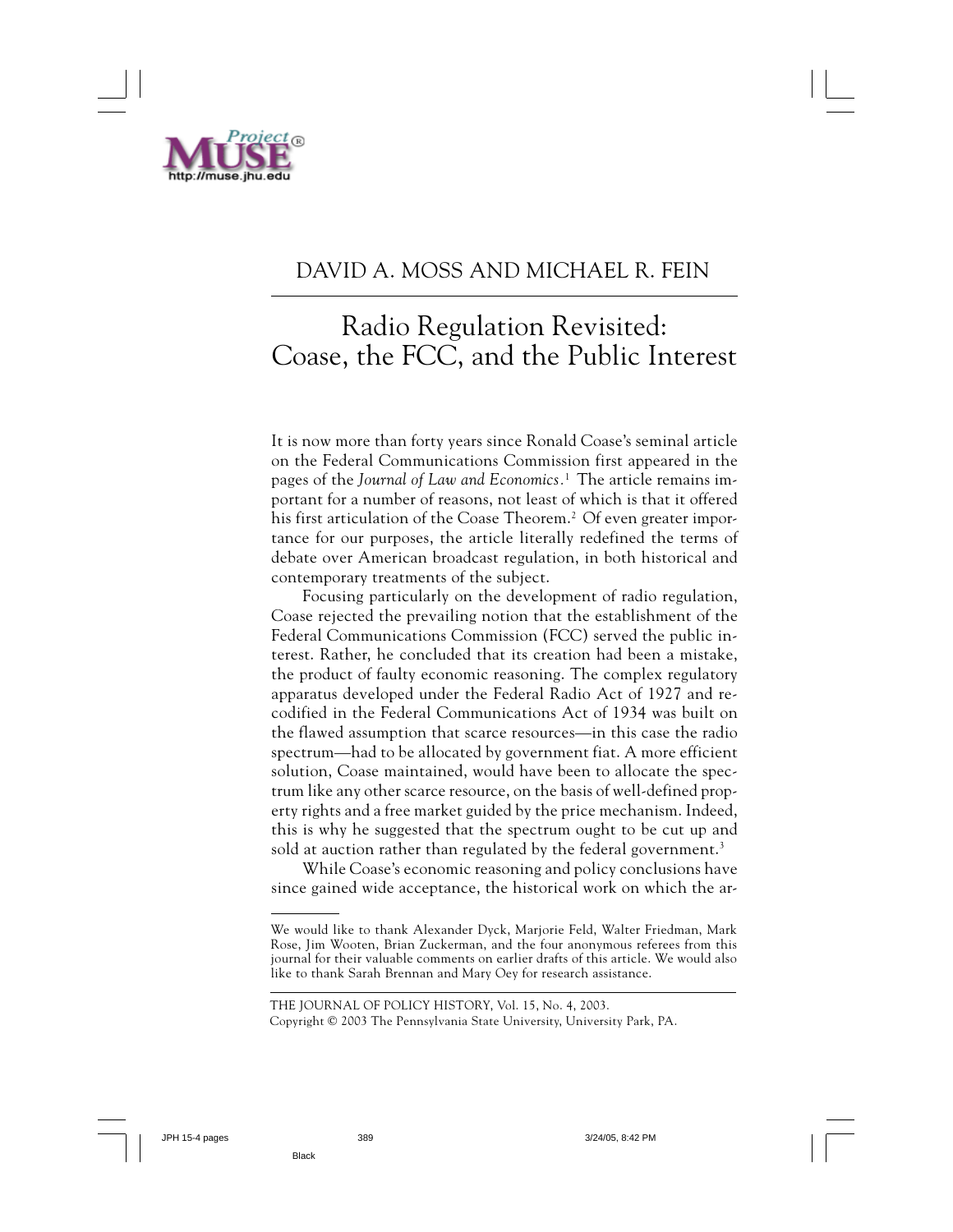ticle was based has taken quite a beating. Thomas Hazlett, in particular, has demonstrated that federal lawmakers of the 1920s were in no way blind to the property-rights option, but rather knowingly rejected it in favor of far-reaching regulation.<sup>4</sup> In Hazlett's view, radio regulation was the product not of ignorance or mistaken reasoning, but rather of an implicit deal between policymakers on the one hand and incumbent broadcasters on the other, both of whom had much to gain from a regulatory solution. "That the political marketplace pointedly vetoed a property rights solution that would bypass regulators and legislators while holding entry open into broadcasting," Hazlett asserted, "was not a reflection of technical incompetence but of self-interested rationality."5 Yet even after contradicting Coase's rendition of the historical record, Hazlett applauded Coase's central policy conclusion—that a well-conceived plan to auction the spectrum would better serve the public interest than did the existing regulatory regime.<sup>6</sup>

At the heart of Hazlett's critique was not only a rejection of what he called the "error theory" of broadcast regulation, but also a rejection of the public-interest theory of policymaking that lay behind it.<sup>7</sup> In Coase's version of the story, policymakers seem to have meant well: they failed to adopt a property-rights solution—and thus failed to serve the public interest, according to Coase—only as a result of bad reasoning, not bad motives. In Hazlett's version, by contrast, lawmakers were fully aware of the property-rights option but rejected it on the basis of "self-interested rationality."8

Like Hazlett and others who have studied the history of radio regulation in recent years, we find considerable evidence that proponents of the "error theory" (including Coase himself) mischaracterized the historical record. Unlike most other students of the subject, however, we do not believe the available evidence proves that lawmakers were guided mainly by self-interest, as opposed to their own sense of the public interest, in fashioning a regulatory regime for radio. According to our reading of the legislative record, American lawmakers presented a perfectly reasonable and logically consistent case for federal regulation of broadcasting. Their often-repeated concerns about limited spectrum, which so fascinated Coase, had less to do with their interest in finding an economically efficient allocation of scarce bandwidth than with *their determination to prevent a potentially dangerous concentration of political power.* Coase's mistake, we believe, was not in assuming that lawmakers were guided by a concern for the public interest, but rather that ef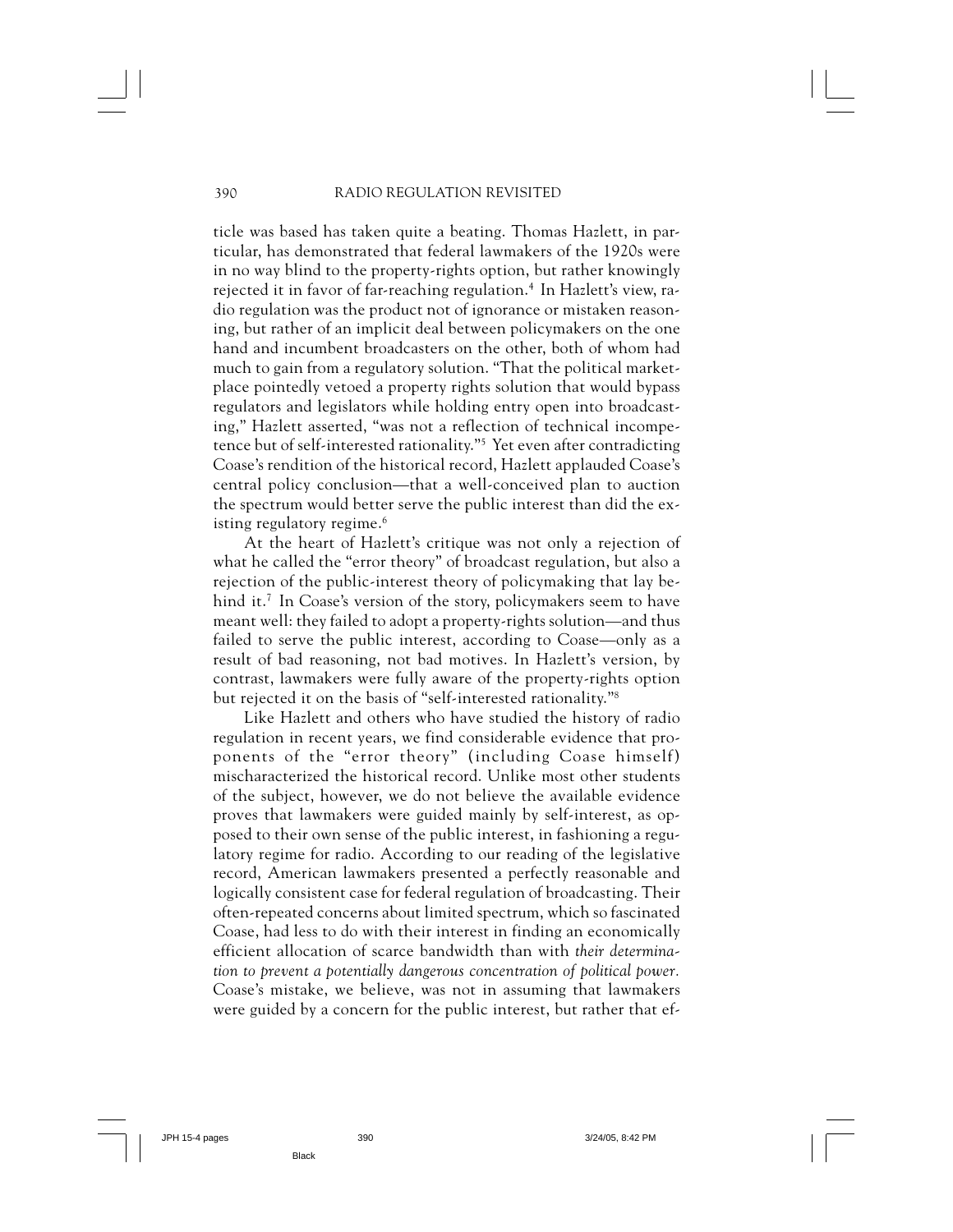ficiency considerations were (or ought to have been) paramount in assessing the public interest.

What the record reveals is that democratic principles came into conflict with—and ultimately eclipsed—economic ones in the legislative debate, a result that was contextually specific to broadcasting. Had radio been more like newspaper, where there was no obvious limit on the number of independent voices that could be heard, policymakers might well have anticipated Coase's advice in adopting a market approach to spectrum allocation.9 But, given the (apparent) reality of a limited radio spectrum *and* the extraordinary political influence that the right to broadcast seemed to convey, federal lawmakers turned fiercely against a market solution. It was not that they regarded regulation as the only way to prevent interference on the airwaves (as Coase maintained), but rather that they saw regulation as the best way to prevent the airwaves from being dominated by just a small number of voices.

These findings obviously raise questions about Coase's normative claim that spectrum auctions would better serve the public interest than regulation. As the early legislative record suggests, much depends on one's conception of the public interest. But these findings also pose a clear challenge to those who, in recent years, have reinterpreted the history of radio regulation from a rent-seeking perspective. Perhaps the officials who supported regulation fashioned arguments about concentrated political power merely as a means of covering up their true—and far more selfish—motivations. But perhaps not. The point here is that the legislative record offers little reason to doubt either their competence or their sincerity, and it thus offers little contradiction to the so-called public-interest theory of policy formation. While in no way denying that rent seeking may have played a role in the rise of radio regulation, we maintain that the public-interest theory of radio regulation has been too easily dismissed in the wake of Ronald Coase.

#### Coase and the History of the FCC

Ronald Coase's reading of the historical record led him to believe that the "main reason for government regulation of the radio industry was to prevent interference."10 First with ship-to-ship and shipto-shore communication, and later with radio broadcasting, the cacophony of voices transmitted over a limited radio spectrum threat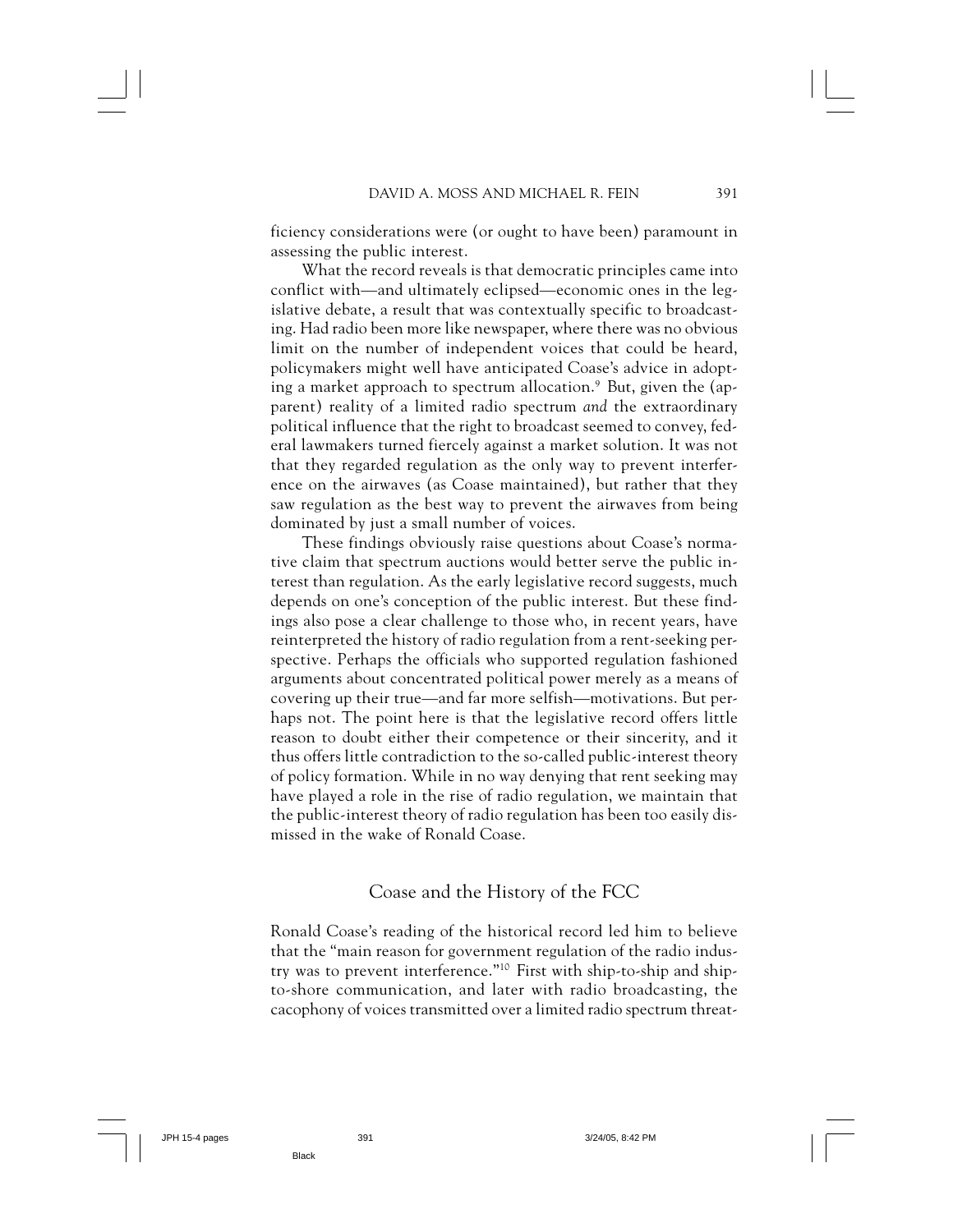ened to undermine the utility of the entire medium. Convinced that regulation was the best (and perhaps the only) way to bring order to this otherwise chaotic technology, federal lawmakers passed the Radio Act of 1927, which created the Federal Radio Commission, the forerunner to the FCC.

Coase supported this account with numerous quotes from public officials. Perhaps most striking was an extended passage from a 1943 Supreme Court decision, in which Justice Felix Frankfurter (writing for the court) characterized the history and logic of radio regulation precisely as Coase had described it:

The plight into which radio fell prior to 1927 was attributable to certain basic facts about radio as a means of communication—its facilities are limited; they are not available to all who may wish to use them; the radio spectrum is simply not large enough to accommodate everybody. There is a fixed natural limitation upon the number of stations that can operate without interfering with one another. Regulation of radio was therefore as vital to its development as traffic control was to the development of the automobile. In enacting the Radio Act of 1927, the first comprehensive scheme of control over radio communication, Congress acted upon the knowledge that if the potentialities of radio were not to be wasted, regulation was essential. $11$ 

Resource scarcity and the potential for interference, in other words, are what necessitated an aggressive regulatory response.

Satisfied that this was indeed the logic by which radio regulation had been (and continued to be) justified, Coase proceeded to rip it apart. "Notwithstanding the general acceptance of these arguments and the eminence of the authorities who expound them," he wrote, "the views which have just been quoted are based on a misunderstanding of the nature of the problem." The notion that radio required special economic treatment merely because of a dearth of usable frequencies struck Coase as absurd. It was, after all, "a commonplace of economics that almost all resources used in the economic system . . . are limited in amount and scarce." Since most scarce resources were allocated privately in the marketplace, rather than through government edict, why should radio be any different? "It is true," Coase conceded, "that some mechanism has to be employed to decide who, out of the many claimants, should be allowed to use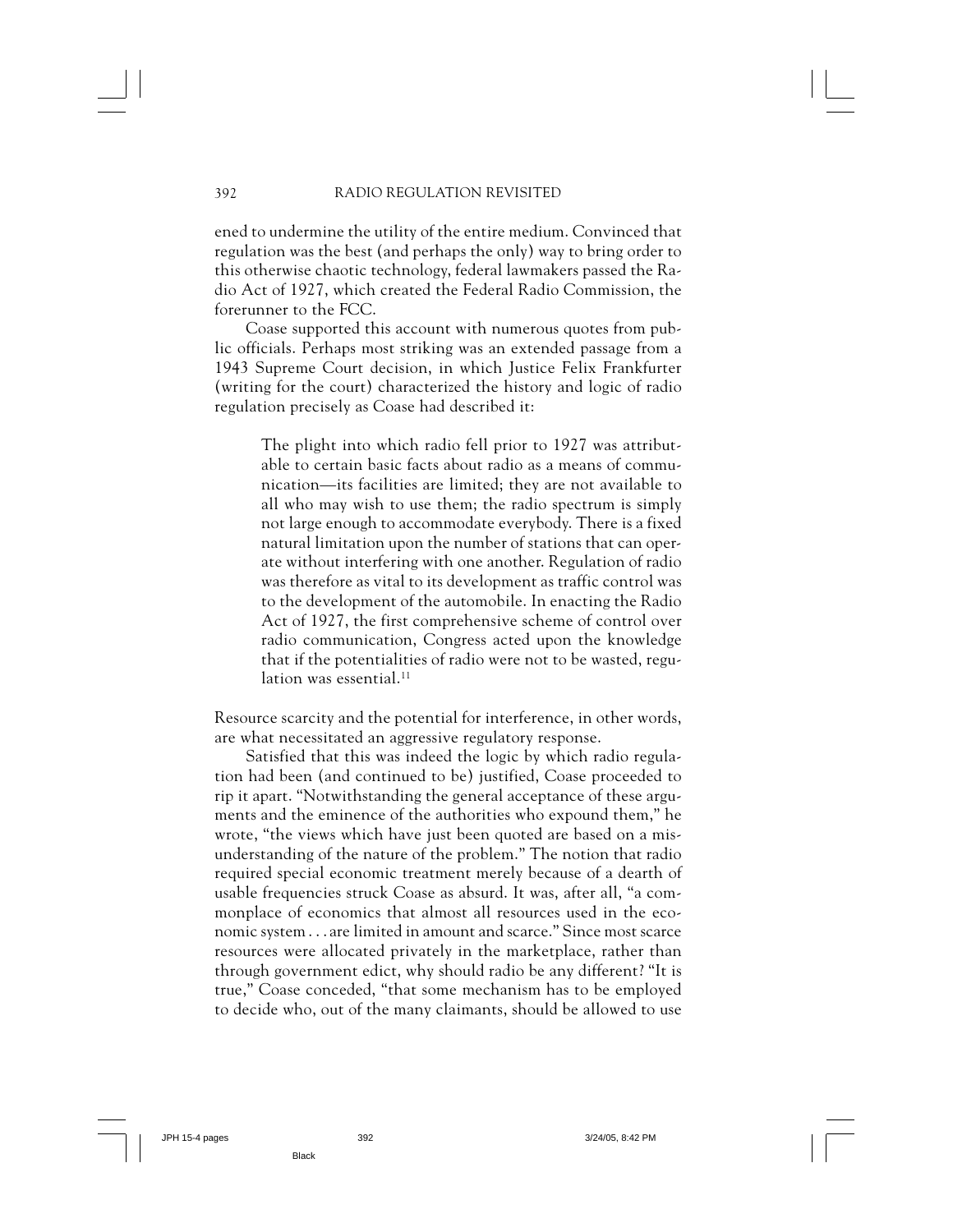the scarce resource. But the way this is usually done in the American economic system is to employ the price mechanism, and this allocates resources to users without the need for governmental regulation."<sup>12</sup>

Though radio interference may have seemed like a novel problem at the time, particularly given the newness of this "mysterious technology," Coase insisted that the same essential problem affected every scarce resource, including land.<sup>13</sup> "The use of a piece of land simultaneously for growing wheat and as a parking lot," he noted, "would produce similar results. . . . [T]he way this situation is avoided is to create property rights (rights, that is, to exclusive use) in land. The creation of similar rights in the use of frequencies would enable the problem to be solved in the same way in the radio industry."14 Had the nation's lawmakers simply thought more clearly and soberly about the challenge at hand, they would have recognized that welldefined property rights and the price mechanism—not regulation were all that was needed to allocate the radio spectrum in a socially optimal manner. As it was, federal radio regulation was nothing more than the unfortunate product of poor economic reasoning.

#### Finding Error in the "Error Theory" of Radio Regulation

Although the historical treatment of radio regulation evolved considerably in subsequent years, Coase's reading remained largely intact until 1990, when Thomas Hazlett published a devastating critique—once again in the *Journal of Law and Economics.*15 Characterizing the prevailing interpretation as the "'error theory' of federal licensing" (since it held that radio regulation was mostly attributable to muddled thinking), Hazlett provocatively argued that there was really no error at all.<sup>16</sup> Federal policymakers had known exactly what they were doing in 1927. In fact, in Hazlett's view, the Federal Radio Act represented an explicit rejection of a recent judicial attempt to craft precisely the sort of property-rights regime that Coase would later recommend.

The key case upon which Hazlett relied was *Tribune Co. v. Oak Leaves Broadcasting Station,* a 1926 decision that addressed the interference problem by creating a homesteading right for existing stations. The defendant in the case, described as a "wave jumper," was ordered not to broadcast within 50 kilocycles of the plaintiff, a more established station with a longer record on the contested frequency.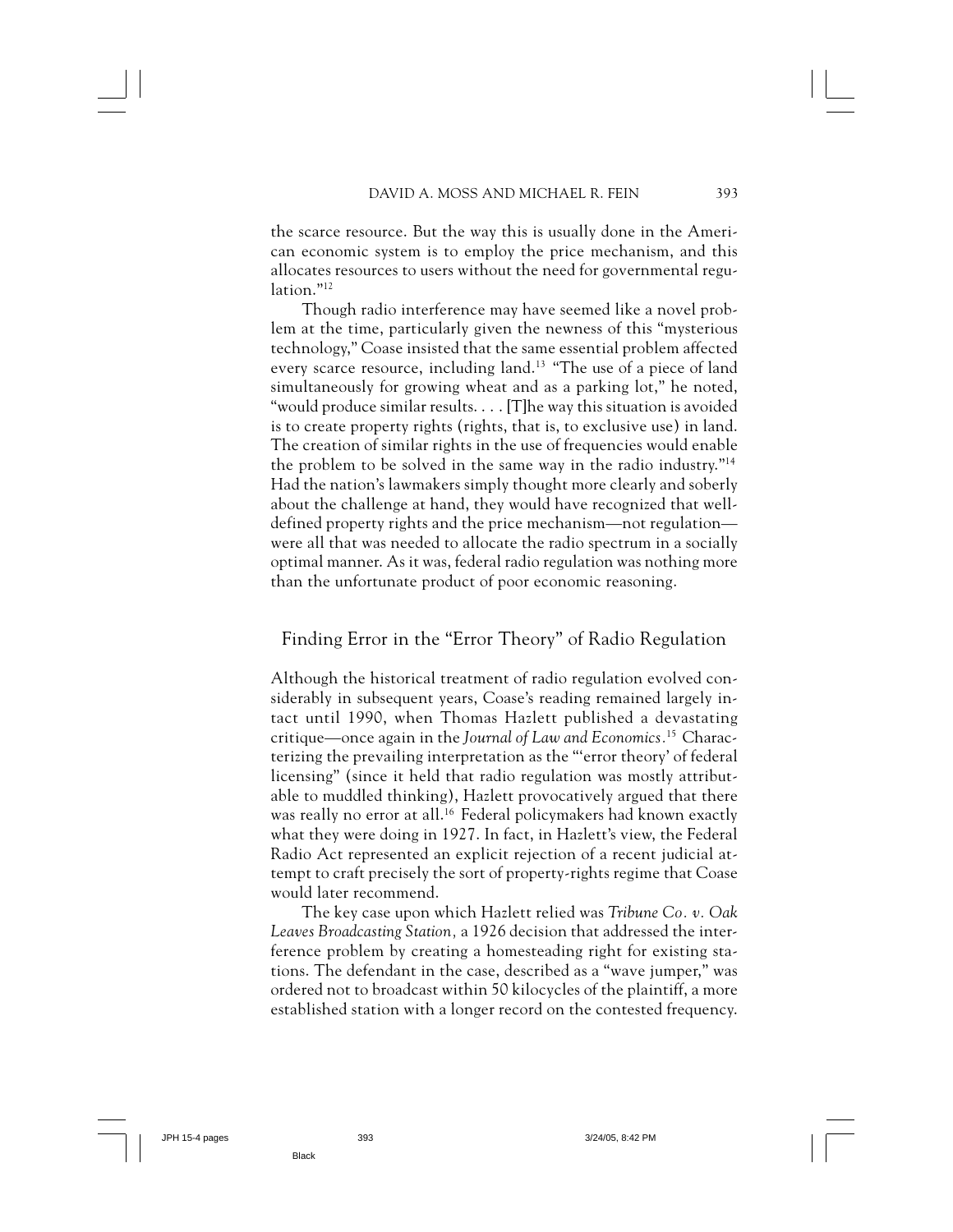"It was on this homesteading principle," Hazlett explained, "that the judge found a common-law remedy to the potential 'tragedy of the commons.' Relying on established law . . . the opinion granted a priority-in-use property-rights rule the force of law in radio broadcasting. Private rights in the ether under common law were immediately recognized as a solution to the interference problem."17

As Hazlett tells the story, the *Oak Leaves* decision was received like a lightening bolt at the U.S. Commerce Department, where Secretary Herbert Hoover "had been advocating broadcasting legislation since the early 1920s."18 What Hoover wanted was federal authority to grant radio franchises based on a "public interest" standard. A believer not only in big business but also in corporate service to the commonweal, Hoover insisted that every prospective radio licensee should be "compelled to prove that there is something more than naked commercial selfishness in his purpose."19 His vision, however, was profoundly threatened by the *Oak Leaves* decision, which promised to create a true property-rights regime tied neither to Hoover's regulatory authority nor to his expansive notion of the public interest.20

Until 1926, Hoover's Commerce Department had been in the business of assigning broadcast licenses. Though the authorizing legislation (the federal Radio Act of 1912) was originally created to cover point-to-point communication, federal regulators took it upon themselves to extend its coverage to broadcasting as well, once radio broadcasting began to take shape around 1920. Yet in 1923 and again in 1926, federal courts ruled against the Commerce Department's licensing policy, denying that Congress had granted the department any real discretion over the allocation of radio licenses. The 1926 decision, announced several months before *Oak Leaves,* proved particularly debilitating, since it rejected the department's authority even to assign wavelengths and times of operation.<sup>21</sup> Rather than try to appeal the case or encourage voluntary cooperation among broadcasters, Secretary Hoover seemed to throw in the towel, apparently content to allow chaos to consume the airwaves. "By any nonstrategic standard," Hazlett observed, "the regulatory reaction to market confusion was inexplicable."22 One possible answer is that Hoover's actions *were* in fact strategic. "Chaos," explains Hazlett, "was strategically introduced into the political process" to "pressure Congress for action."23

By most accounts, the strategy—if that is what it was—appears to have worked. Congress moved quickly in late 1926 and early 1927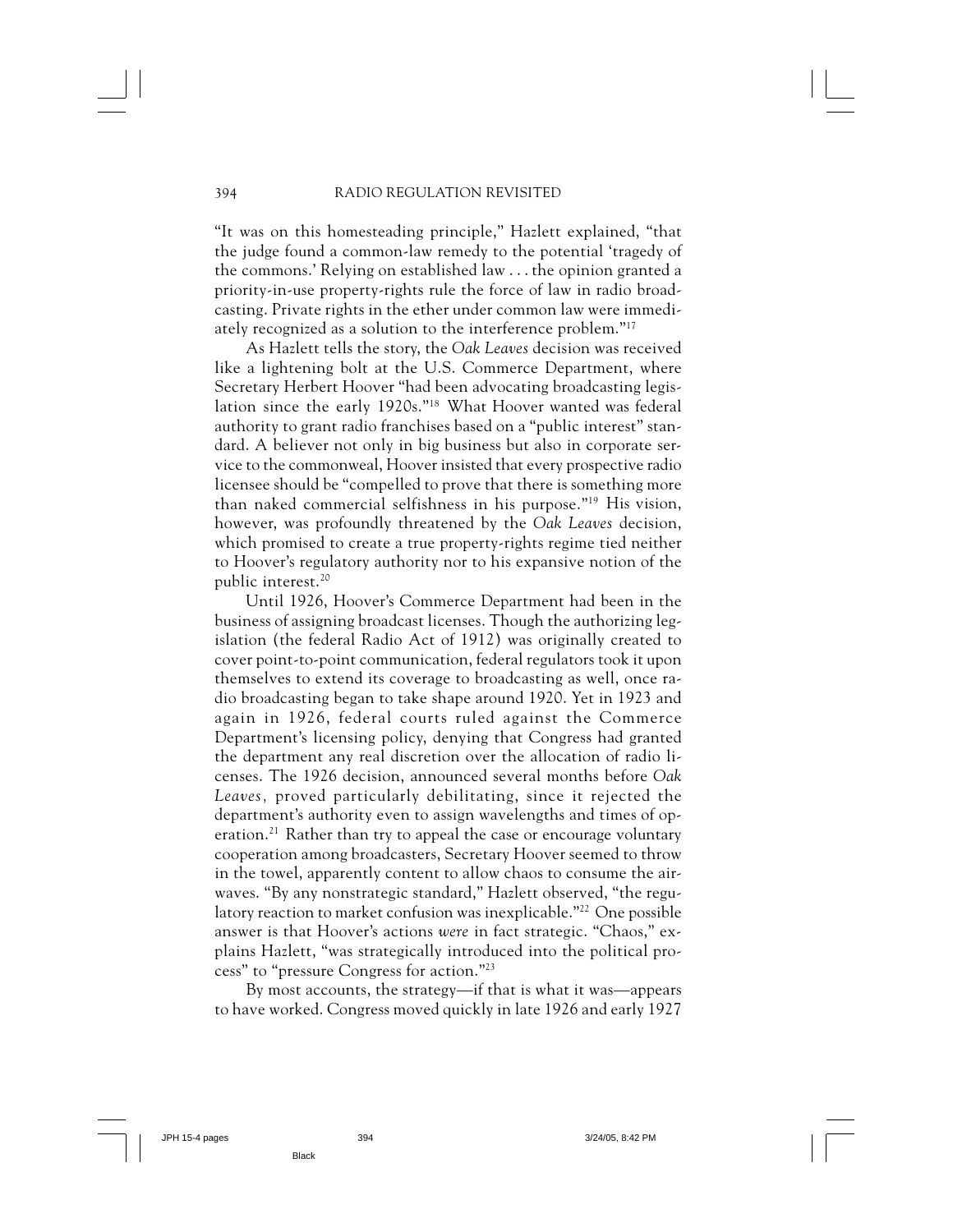to craft a comprehensive regulatory solution. Signed into law on 23 February 1927, the Radio Act created a new Federal Radio Commission and authorized it to grant broadcast licenses whenever it determined "that public interest, convenience, or necessity would be served."<sup>24</sup> Far from being fashioned out of ignorance, Hazlett maintains, the Radio Act represented a conscious rejection of the property-rights approach that was just then emerging in the courts.<sup>25</sup>

In place of the flawed "error theory" of radio regulation, Hazlett has offered his own "franchise-rents" theory, which characterizes American radio law as the product of "self-interested rationality," in which the major players—particularly federal policymakers and the leading radio broadcasters—each achieved advantages that would have been unattainable in an unregulated market.<sup>26</sup> "The bargain instituted was a classic regulatory quid pro quo wherein incumbent radio broadcasters agreed to be subject to 'public interest' licensing requirements in exchange for barriers to new entry." Leading broadcasters were assured of increased rents (since the new regulatory regime would deny upstart competitors the right to "homestead unoccupied bands"), while Congress "gained some measure of authority over this newly evolving medium of expression."27

There can be no doubt that Hazlett's work has dramatically advanced our understanding of the origins of broadcast regulation in the United States, overturning the "error theory" and underscoring the critical role of strategic and rent-seeking behavior on the part of broadcasters and lawmakers alike. Yet several important questions still remain unanswered. Why did Coase (and others who followed him) get the history so wrong? If, as Hazlett contends, "interference was not the problem," what led Coase to believe that it was in fact a problem of central importance?<sup>28</sup> And if the economic viability of the property-rights option was indeed plainly visible at the time, why were American lawmakers (well known for their anti-statist sentiments) so intent, as Senator C. C. Dill put it, on "prevent[ing] private ownership of wave lengths" and asserting the "full sovereignty over radio by Congress"?29 Hazlett maintains that these lawmakers sought to place themselves at the "nexus of decision making in a brisk competitive rivalry for zero-priced frequency rights" and thus to provide themselves with "a very well understood discretion over the life and death of lucrative and influential broadcasters."30 But then why did they not choose to regulate every industry to the same extent (or at least to the extent legally—or constitutionally—permissible)? Perhaps radio was special. But if so, why would Hazlett,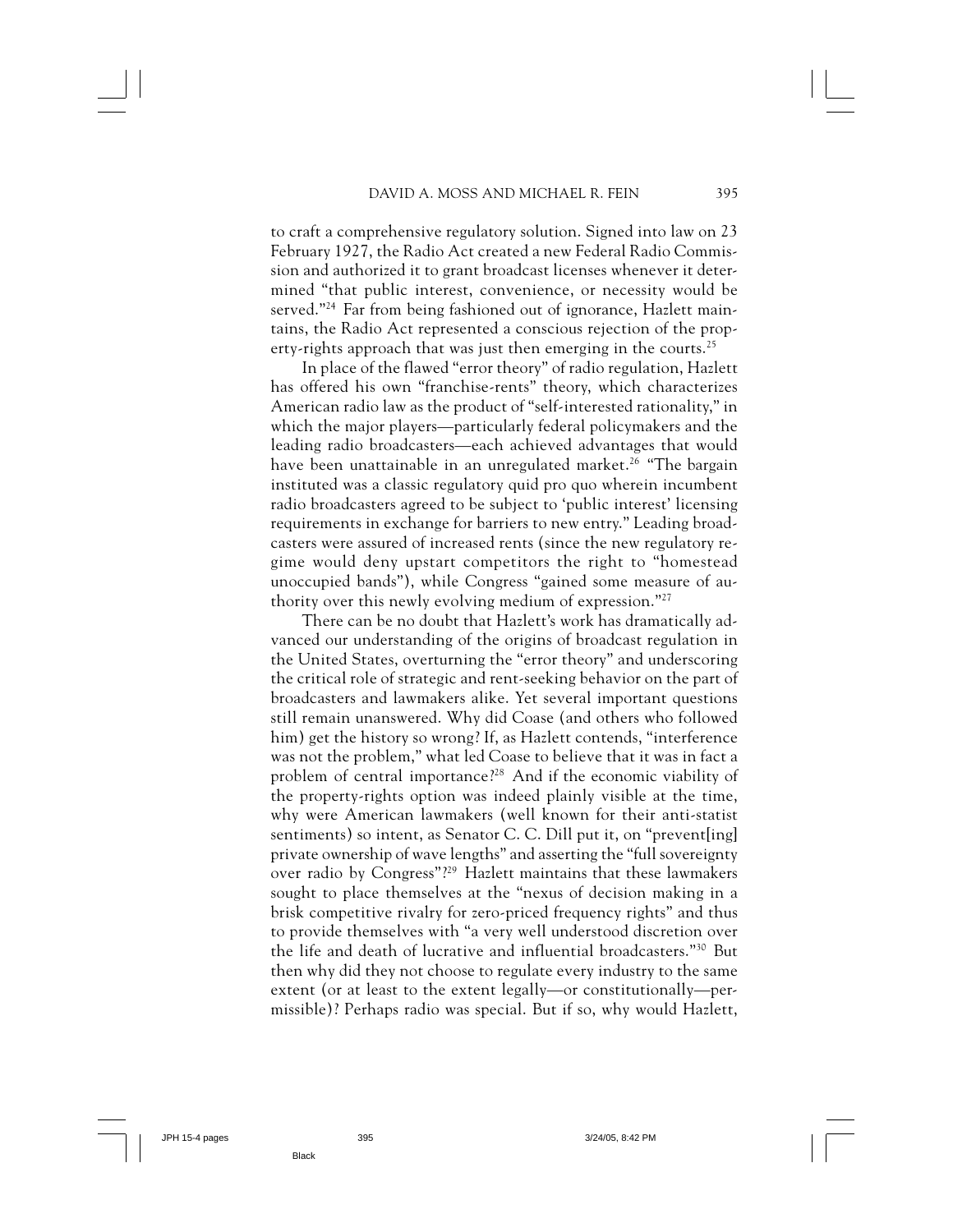after correcting Coase's history, ultimately agree with Coase's normative conclusion that broadcast frequencies ought to be allocated in the private marketplace, on the basis of property rights and prices, like any other resource?<sup>31</sup> Was radio special, or not?

The answer, in short, is that radio *was* special. Certainly other nations, which placed strong state controls over the medium, considered it to be so.<sup>32</sup> And American lawmakers, though easing private access to the spectrum and promulgating a tamer version of public oversight, felt no differently about its exceptional nature. Radio was regarded as special, however, not because of some distinctive economic characteristics, but rather because of distinctive political characteristics associated with the power to broadcast and to shape public opinion. Surely some policymakers (though by no means all) understood that radio interference could be solved in the private marketplace once property rights in the spectrum were assigned. But they feared that such a strictly economic solution to the problem of interference could itself create a political problem of vastly greater consequence, permanently concentrating control over mass communication in too few hands. *What drove them toward a regulatory rather than a common-law solution, then, was the combination of spectrum scarcity on the one hand and radio's enormous political significance on the other.* Had either of these characteristics been absent, a property-rights approach would have sufficed. Together, they seemed to pose such a grave threat to the democratic process that lawmakers felt they had no choice but to establish direct regulatory control over the industry.

#### Fear of Concentrated Control over the "Most Potent Political Instrument of the Future"

Many scholars, including both Coase and Hazlett, have noted that federal policymakers often worried about broadcasters obtaining too much influence over public opinion. But it seems that no one has yet demonstrated just how pivotal this concern was in the shaping of federal radio legislation. As the historical record makes clear, a pervasive fear of *political* monopoly—that is, of concentrated control over this new and unparalleled means of political expression profoundly influenced the legislative process at almost every step of the way.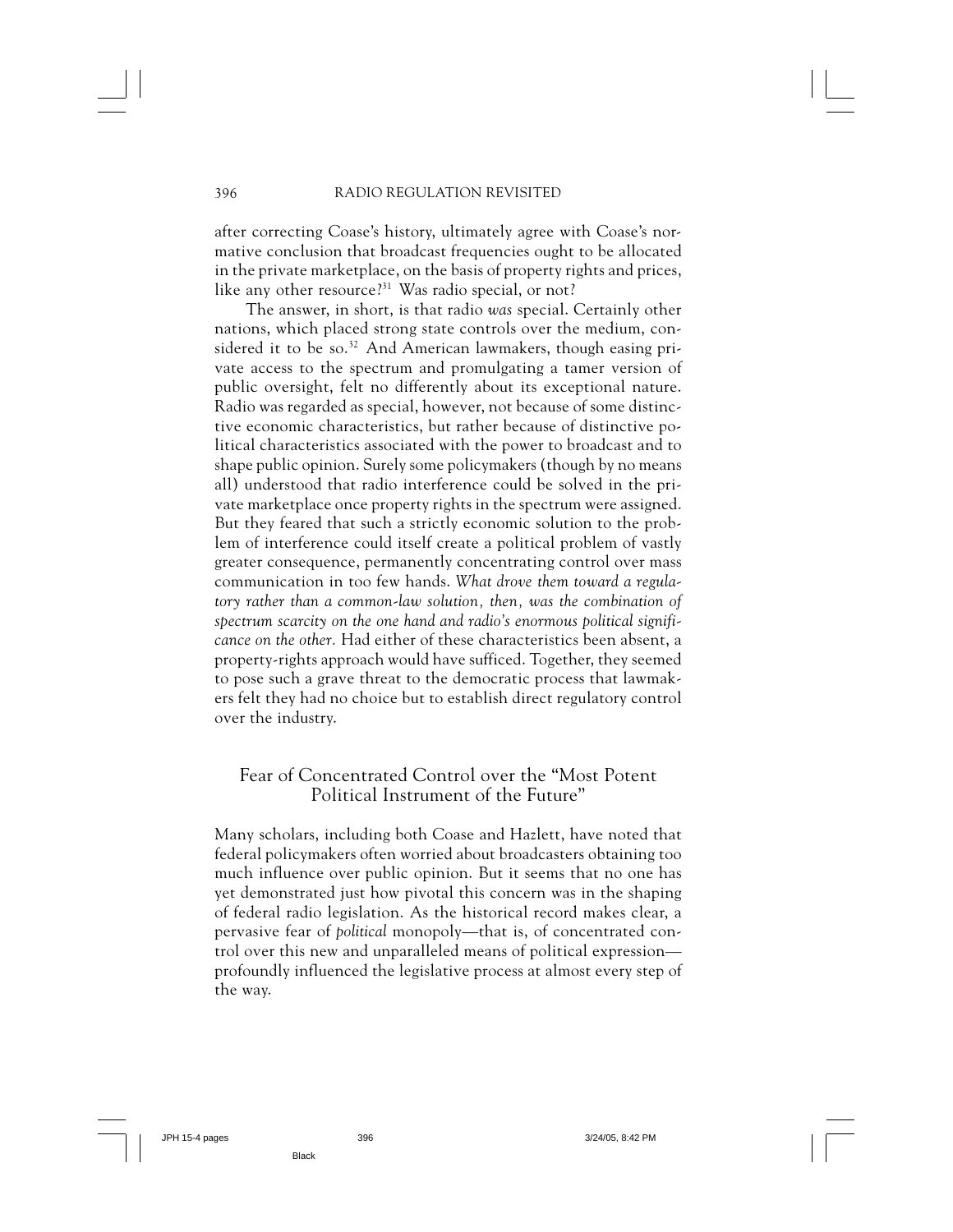Such a fear already loomed large in 1924, when Secretary Hoover urged Congress to assert more explicit and expansive public control over the radio spectrum. "It is inconceivable," he declared during a congressional hearing,

that the American people will allow this new-born system of communication to fall exclusively into the power of any individual group or combination. Great as the development of radio distribution has been, we are probably only at the threshold of the development of one of the most important of human discoveries bearing on education, amusement, culture, and business communication. It can not be thought that any single person or group shall ever have the right to determine what communication may be made to the American people....

 [T]he fundamental thought of any radio legislation should be to retain possession of the ether in the public and to provide rules for orderly conduct of this great system of public communication by temporary permits to use the ether. It should be kept open to free and full individual development, and we should assure that there can be no monopoly over the distribution of material.<sup>33</sup>

Not surprisingly, a representative of the Radio Broadcasters' Society of America, a group of independent stations, wholeheartedly agreed:

If [radio broadcasting] is put into the hands of a trust, into the hands of a monopoly—if a monopoly is not stopped now, and they get control in this country—it might well be that some official of the monopoly company, sitting in the quiet of his executive office, surrounded and protected and away from the public, where he can not be seen, will issue the fiat that only one kind of religion shall be talked over the radio; that only one kind of politics shall be talked over the radio; that only one candidate can give messages to the people; that only one kind of soap can be advertised.34

When Raymond Asserson, speaking at the same set of hearings on behalf of the New York City Broadcasting Supervisor, expressed concern about superpower stations having "great power of influence over the public," Representative George W. Edmonds of Pennsylva-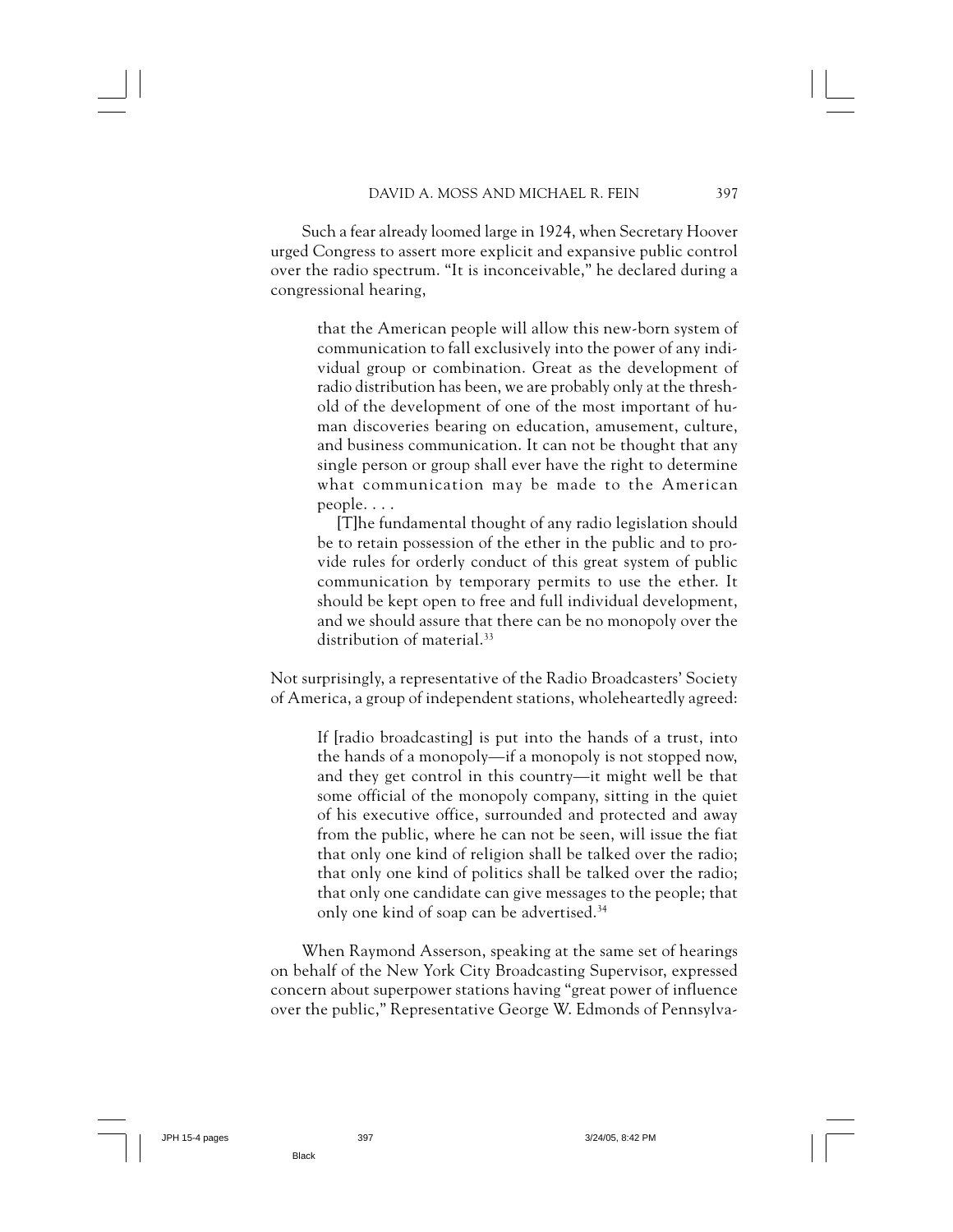nia replied, "The point you are making is this, that if it should get into the control of two or three hands, they could shut out certain lines of conversation, talk, or speeches over the radio, and allow others in, just to suit their purposes."35 Asserson agreed, claiming that there is a "danger there, in advocating that policy [of allowing high-power broadcast stations], of really advocating monopoly of the air."36 Although David Sarnoff of RCA insisted that superpower stations would not interfere with other wavelengths, Asserson maintained that the RCA-affiliated superstation in Bound Brook, New Jersey, was already blocking out independent broadcasters.37

A related problem that concerned many lawmakers was the emerging secondary market for spectrum rights. By the mid-1920s, it had become commonplace for those seeking access to the spectrum to purchase existing stations and petition federal regulators for license transfers. Cognizant of the substantial investments involved, the Commerce Department typically reassigned licenses with little debate. As Hazlett explained it, Secretary Hoover "relied on market transactions to minimize broadcasting disruptions, à la the Coase Theorem."38 But many legislators worried that if a license effectively ran with the radio apparatus, then there would be nothing to prevent the concentration of broadcasting rights in a single person or firm.<sup>39</sup>

Believing that it was essential to preempt the creation of any true property rights in the spectrum, Senator Robert B. Howell of Nebraska proposed a bill reasserting the public's right to the ether in 1926. Solicitor Stephen B. Davis of the Commerce Department explained that the bill "would compel the disclaiming of any such claim" of vested rights in the ether. When Chairman C. C. Dill of the Senate Interstate Commerce Committee asked Senator Howell if he knew of any such claims, Howell replied that "such claims are contemplated," and that he introduced the bill "to force to the surface now, and not 25 years from now, any claim of vested right." This would "enable Congress to deal with them now in the infancy of this art."40

Lawmakers apparently feared that tradable rights in the spectrum could easily lead to an unacceptable concentration of power in broadcasting. Afraid of precisely such an outcome, Senator James B. Couzens of Michigan quizzed Davis about the Commerce Department's routine approval of license transfers in the overcrowded Chicago market. "[I]f that policy was carried on," Couzens asked, "it could monopolize the whole district by buying up stations, could it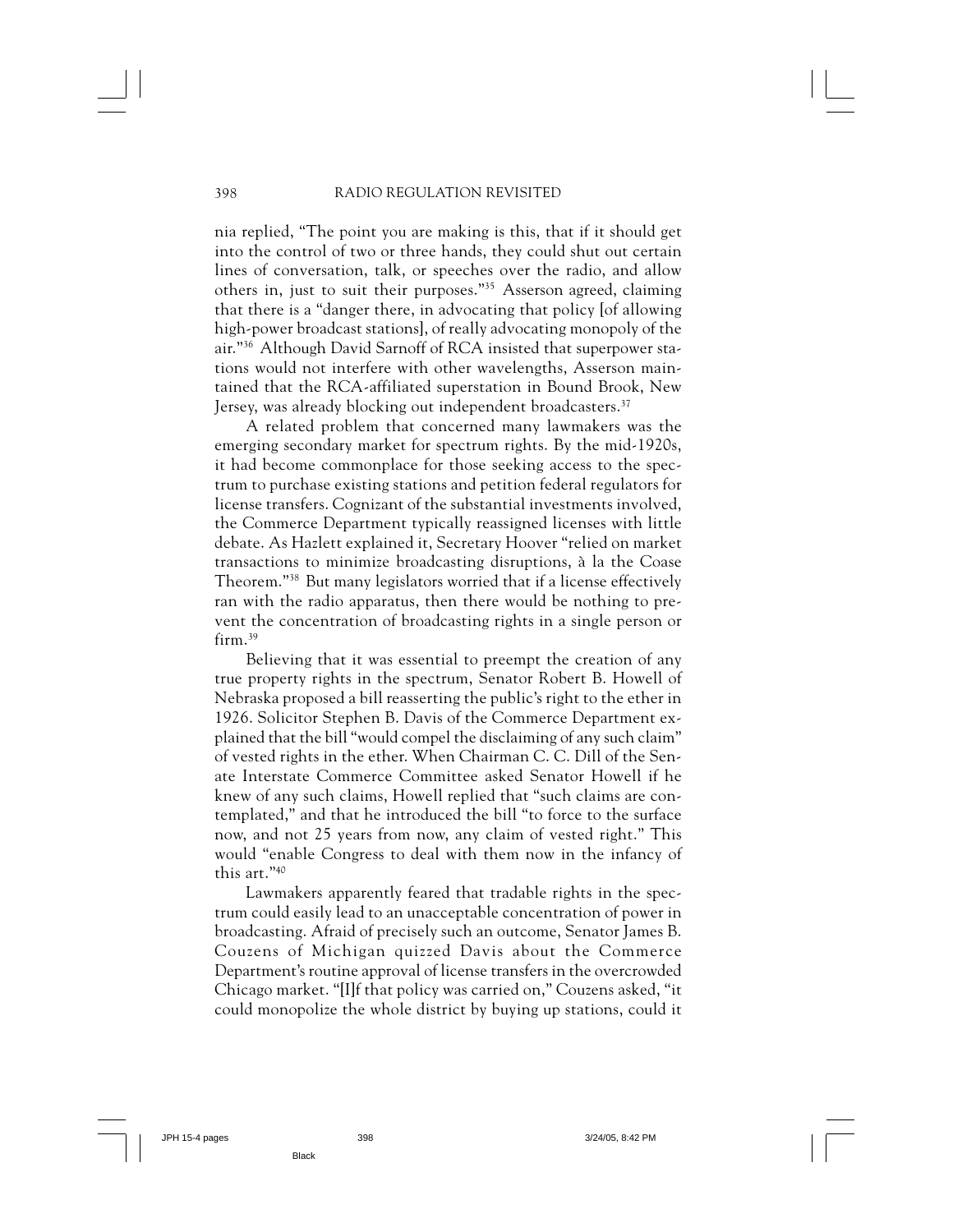not?" Davis noted that there was no evidence as yet of any such monopoly forming, but Couzens persisted.

 Couzens: If priority is ignored in that case then the apparatus controls the situation, and anyone that buys the apparatus can control the situation.

 Davis: We have felt this way about it, Senator, that the license ran to the station rather than to the individual. In other words, we have never felt it wise to adopt a policy under which we would say to an individual, "Yes; go in and build this station at whatever cost there may be. If you die it is worth nothing. If you change your mind and want to quit broadcasting it is worth nothing. If you get into business trouble it is worth nothing to your creditors. It has only got a refuse value." We take the position that inasmuch as these licenses are only 90-day licenses anyway, that the license ran to the apparatus; a man can transfer his apparatus, and if there is no good reason to the contrary we will recognize that sale and license the new owner of the apparatus.

 Couzens: Well, it seems to me, then, it is up to Congress to provide some means whereby no single interest can control the broadcasting of the district.<sup>41</sup>

Later on in the hearings, when the Chicago market again came to the fore, Solicitor Davis reassured the committee that there was "no absolute right of transfer."42 With more than forty stations in the Chicago area, there was no chance of one company monopolizing regional broadcasting, so long as no vested property rights were established in the ether.<sup>43</sup> But Couzens maintained that "if and of necessity these stations must be restricted in number, it is perfectly obvious to me that it will only be a short time before it becomes a monopoly, and there is nothing in the law, and there is nothing in your jurisdiction, which would prevent that as long as you have in mind, and somewhat properly so, that the investment itself is entitled to some protection."44 When Davis explained that the elimination of a right to transfer would impose enormous costs on incumbents, severely compromising the value of their investments, Couzens declared that he did not object to a station owner "selling what rights he has so long as he does not tack on anything for his license from the Government. In other words, I do not believe that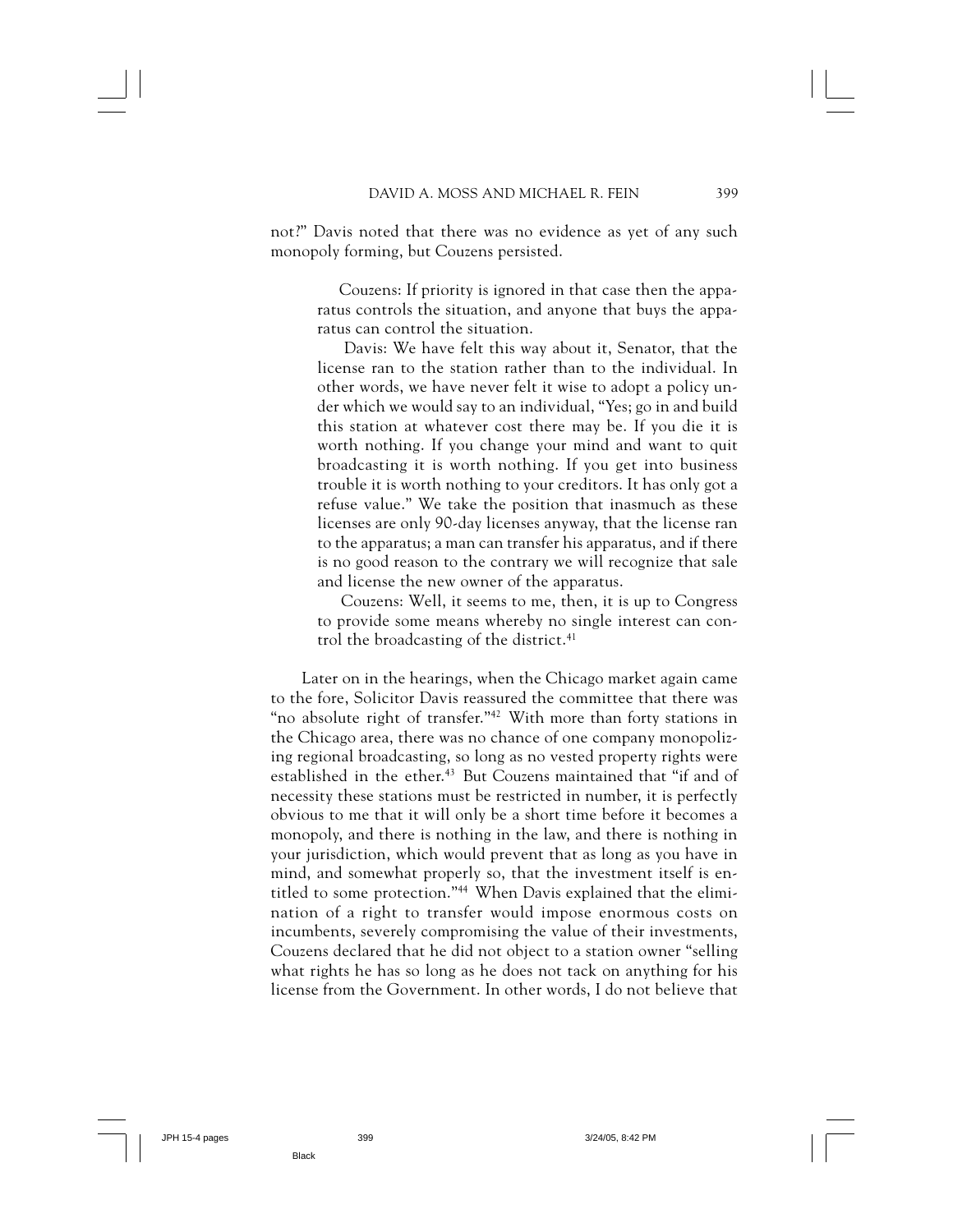we are justified in creating a franchise value for the privilege to broadcast."45

As Senator Couzens made clear, the creation of a "franchise value" in radio frequencies ran contrary to the spirit of the proposed legislation. Congress sought to maintain the spectrum as a publicly owned resource because of its special nature. It was not just that radio frequencies were scarce, but that radio was, in Representative Ewin L. Davis's words, "the most potent political instrument of the future."46 If power over this instrument were ever concentrated in the wrong hands, it could threaten the very foundations of the republic.

Though a great many lawmakers adhered to this logic, Representative Luther A. Johnson of Texas probably articulated it as clearly as anyone ever did during a congressional floor debate in 1926. "There is no agency so fraught with possibilities for service of good or evil to the American people as the radio," he explained.

> As a means of entertainment, education, information, and communication it has limitless possibilities. The power of the press will not be comparable to that of broadcasting stations when the industry is fully developed. If the development continues as rapidly in the future as in the past, it will only be a few years before these broadcasting stations, if operated by chain stations, will simultaneously reach an audience of over half of our entire citizenship, and bring messages to the fireside of nearly every home in America. They can mold and crystallize sentiment as no agency in the past has been able to do. If the strong arm of the law does not prevent monopoly ownership and make discrimination by such stations illegal, American thought and American politics will be largely at the mercy of those who operate these stations. For publicity is the most powerful weapon that can be wielded in a Republic, and when such a weapon is placed in the hands of one, or a single selfish group is permitted to either tacitly or otherwise acquire ownership and dominate these broadcasting stations throughout the country, then woe be to those who dare to differ with them. It will be impossible to compete with them in reaching the ears of the American public.

> Subsidy of radio broadcasting would be far more effective and dangerous than subsidy of the press. For if every newspaper in the United States could be purchased by some trust or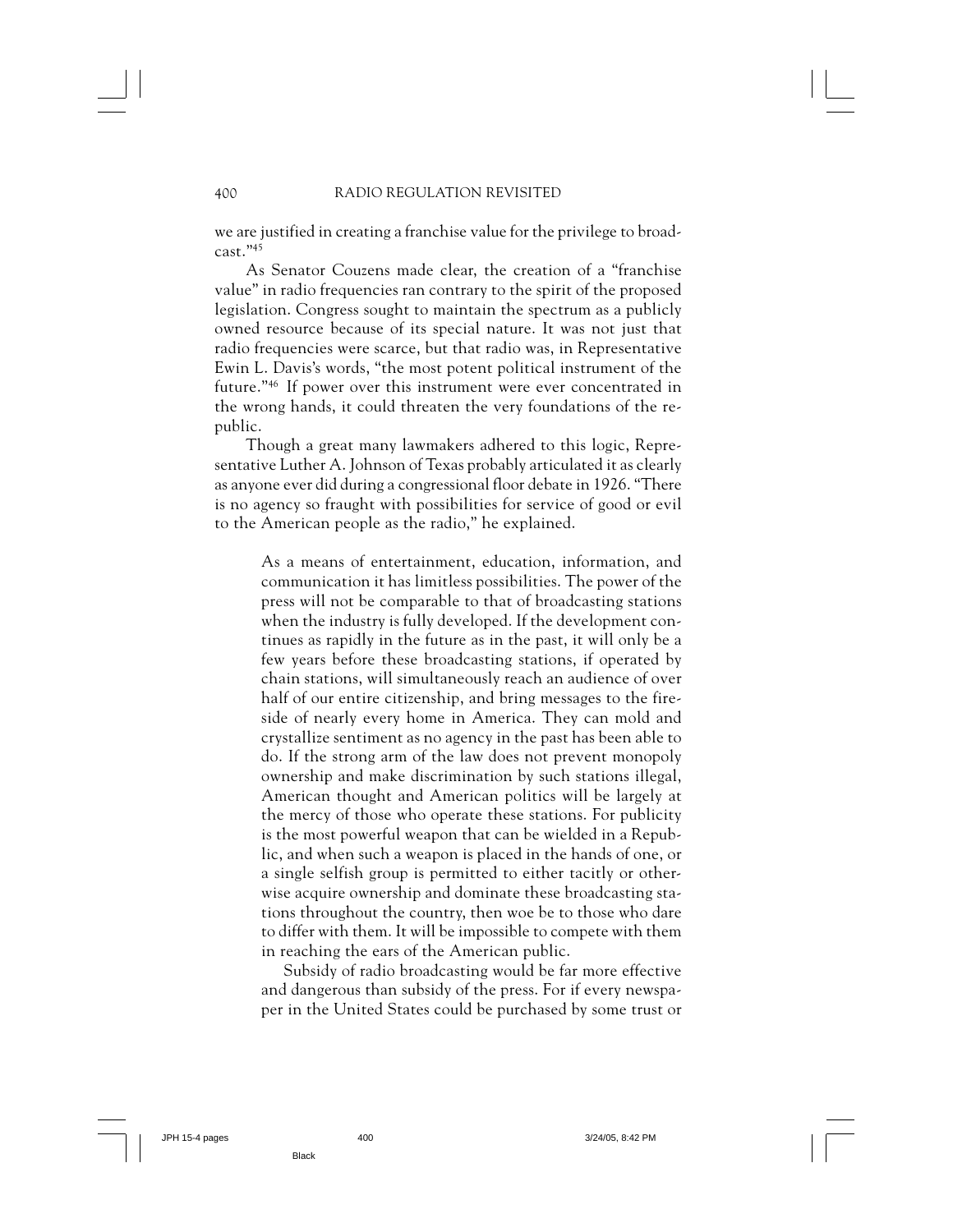combination, independent and competing newspapers could be established. But if the broadcasting stations, which are necessarily limited in number, can be acquired, or even a majority of the high-powered stations owned and controlled by a trust, then the public will be helpless to establish others, unless the Government protects them in this right. Freedom of the air will be impossible if the Government either licenses or permits monopoly ownership of radio sending stations.<sup>47</sup>

Johnson's analogy to the newspaper industry went to the very heart of the issue. In his 1959 article, Coase claimed that there was no meaningful distinction between the publication of newspapers and radio broadcasting.<sup>48</sup> But the fact that entry could conceivably be limited in one but not the other, Johnson argued, made all the difference in an arena so critical to the democratic process.

As it turned out, the House and Senate each passed its own version of radio legislation at the end of 1926, prodded by recent court decisions and perhaps by Hoover's supposed chaos strategy as well. According to Senator Dill, while the two bills "differed widely as to who should have the authority to regulate radio [the Secretary of Commerce or the Federal Radio Commission], they both contained provisions to prevent the users of radio apparatus from maintaining or even asserting any claim to the ownership of any vested rights in wave lengths." With no time available to resolve their differences before the end of the legislative session, each house rushed to pass a joint resolution in 1926, negating any private claims of spectrum ownership in the meantime.<sup>49</sup>

The new Congress that convened in 1927 moved quickly to pass a reconciled piece of legislation. An amalgam of the House and Senate versions, the resulting Radio Act included two strong antimonopoly provisions. One prohibited the unlawful monopolization of radio communication, while another outlawed the ownership of radio and wire systems in combination.<sup>50</sup> With the behemoth AT&T clearly in mind, Congress sought to remove any possibility that radio broadcasting would fall into the hands of this, the nation's greatest communications monopoly.51 But it was the hallmark regulatory standard of "public interest, convenience, or necessity" that provided the new commission with its most powerful weapon for preempting concentrated control over radio broadcasting—and one that was conceptually distinct from the prevailing standard in antitrust law.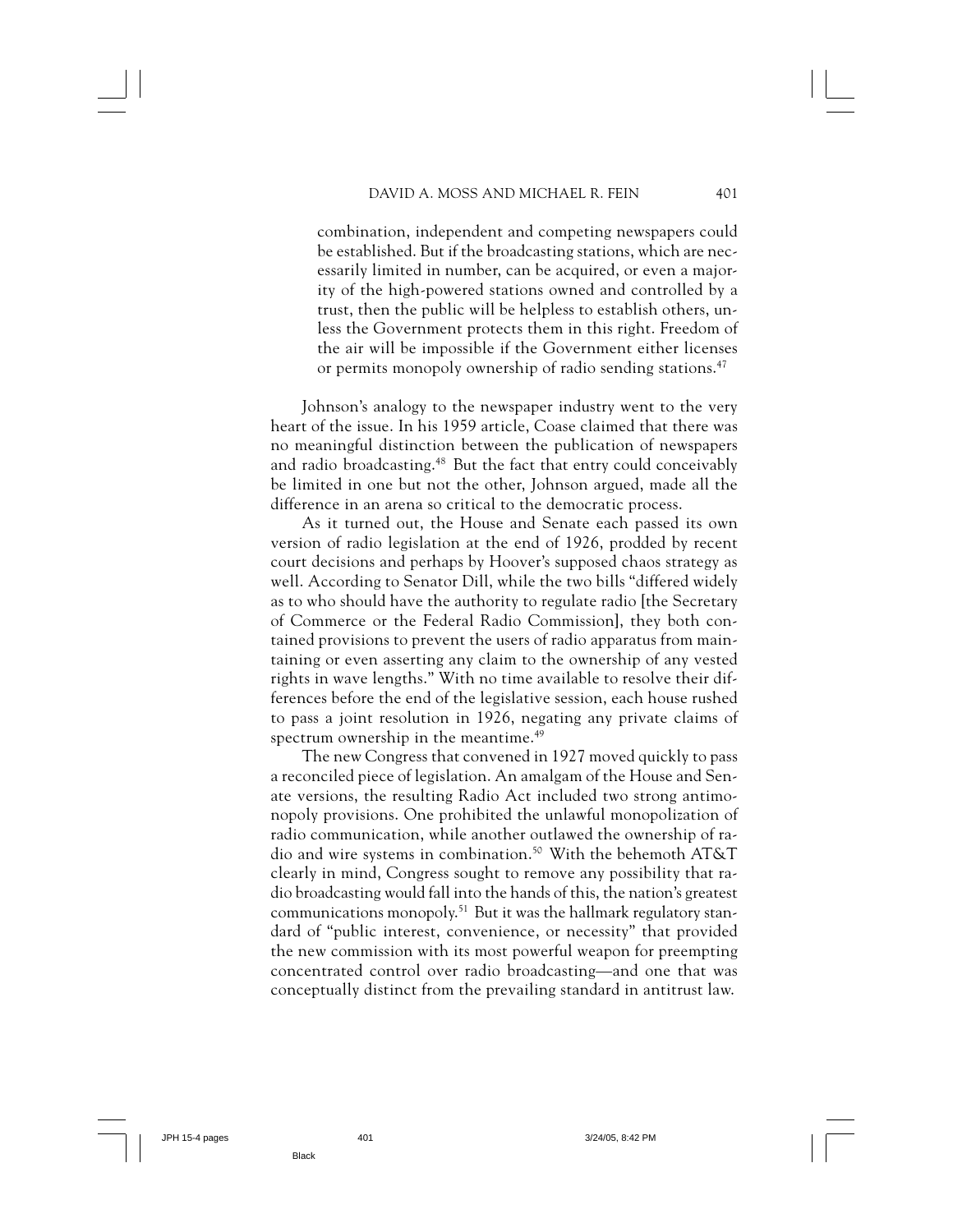Whereas the objective in antitrust was to bar "restraint of trade," the goal of the Radio Act was to prevent, among other things, restraint of diverse expression over the airwaves. To be sure, some lawmakers who were frustrated with the Justice Department's handling of antitrust matters (particularly Senator William Borah of Idaho, Senator Key Pittman of Nevada, and Representative Ewin Davis of Tennessee) hoped to create a new and far more aggressive antitrust vehicle under the guise of radio regulation. But this covert objective was more the exception than the rule. In its final form, the Radio Act split the power to control monopoly in the radio industry between the radio commission and the Justice department.<sup>52</sup>

Such dual regulation struck Coase as unnecessary.<sup>53</sup> Yet what seemed redundant to Coase was in fact designed to provide critical flexibility in combating concentrated control over a resource that Carl J. Friedrich and Evelyn Sternberg tellingly characterized as a "molder of public opinion and an instrument of political power."54 Under the Radio Act, if the Justice Department found evidence of monopolistic trade, the commission was authorized to revoke the offender's broadcast license. But that was only the tip of the iceberg. The statute's public-interest standard, in particular, allowed the commission to act *in advance* of specific antitrust violations and to address a much broader class of problematic behavior.<sup>55</sup> As early as 1941, an FCC report on chain broadcasting made clear that while the commission "should administer its regulatory powers with respect to broadcasting in light of the purposes which the Sherman Act was designed to achieve," its power extended beyond that act's narrowly conceived mission.<sup>56</sup> "We do not predicate our jurisdiction to issue the regulations on the ground that the network practices violate the antitrust laws. We are issuing these regulations because we have found that the network practices prevent the maximum utilization of radio facilities in the public interest."57

Those who crafted the nation's radio legislation never fully explained why they believed existing antitrust law would be insufficient to achieve their objectives. Presumably, the notion that antitrust law, an economic instrument, would not be optimal for addressing concentrations of *political* power on the airwaves was so obvious that it was simply taken for granted.

Certainly, the notion that radio broadcasting carried special political significance was plain enough. In addition to establishing the public-interest standard, federal lawmakers also imposed a strict prohibition on broadcast licenses being granted or transferred to for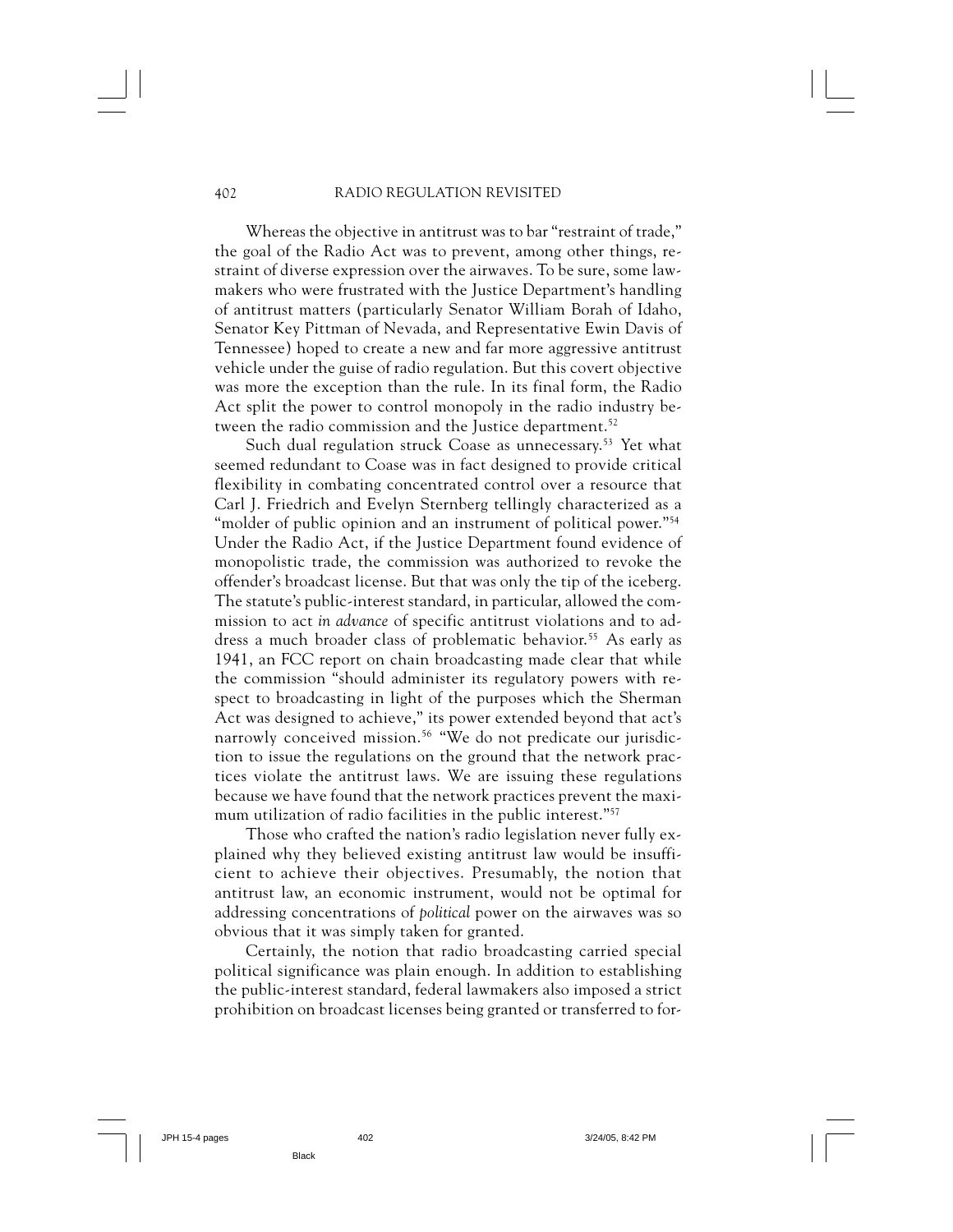eigners, or even to "any company, corporation, or association of which any officer or director is an alien, or of which more than one-fifth of the capital stock may be voted by aliens or their representatives or by a foreign government or representative thereof, or by any company, corporation, or association organized under the laws of a foreign country."58 As Representative Wallace H. White of Maine explained in 1924, "This means of communication within our borders should be in the hands and control of those loyal to this country."59

The resulting prohibition on foreign control over broadcast licenses hardly fits neatly into a rent-seeking model of policy formation, since incumbent broadcasters must have recognized at the time that a legal constraint on the demand for their assets was unlikely to redound to their economic benefit. Nor can the prohibition be explained by appealing to a simple economic-efficiency version of the public-interest model. To be sure, a rule limiting foreign control over broadcasting would have been unnecessary had the radio spectrum merely constituted an economic resource like any other, as Coase later insisted. The truth is that this unusual prohibition was written into the law precisely because the spectrum was regarded as *no ordinary resource.* Indeed, Coase's contention that "there is nothing about the broadcasting industry which would lead us to believe that the allocation of frequencies constitutes an exceptional case" strangely overlooks the medium's enormous political consequence, which was almost universally recognized at the time.<sup>60</sup>

#### Coase, Radio Regulation, and the Supreme Court

Not surprisingly, the same essential oversight also biased Coase's assessment of the Supreme Court and its take on radio regulation. As will be recalled, Coase dismissed Justice Frankfurter's argument for federal regulation, articulated in *FCC v. National Broadcasting Co.* (1943), as based on nothing more than simple resource scarcity: "Mr. Justice Frankfurter seems to believe that federal regulation is needed because radio frequencies are limited in number and people want to use more of them than are available. But it is a commonplace of economics that almost all resources used in the economic system (and not simply radio and television frequencies) are limited in amount and scarce."61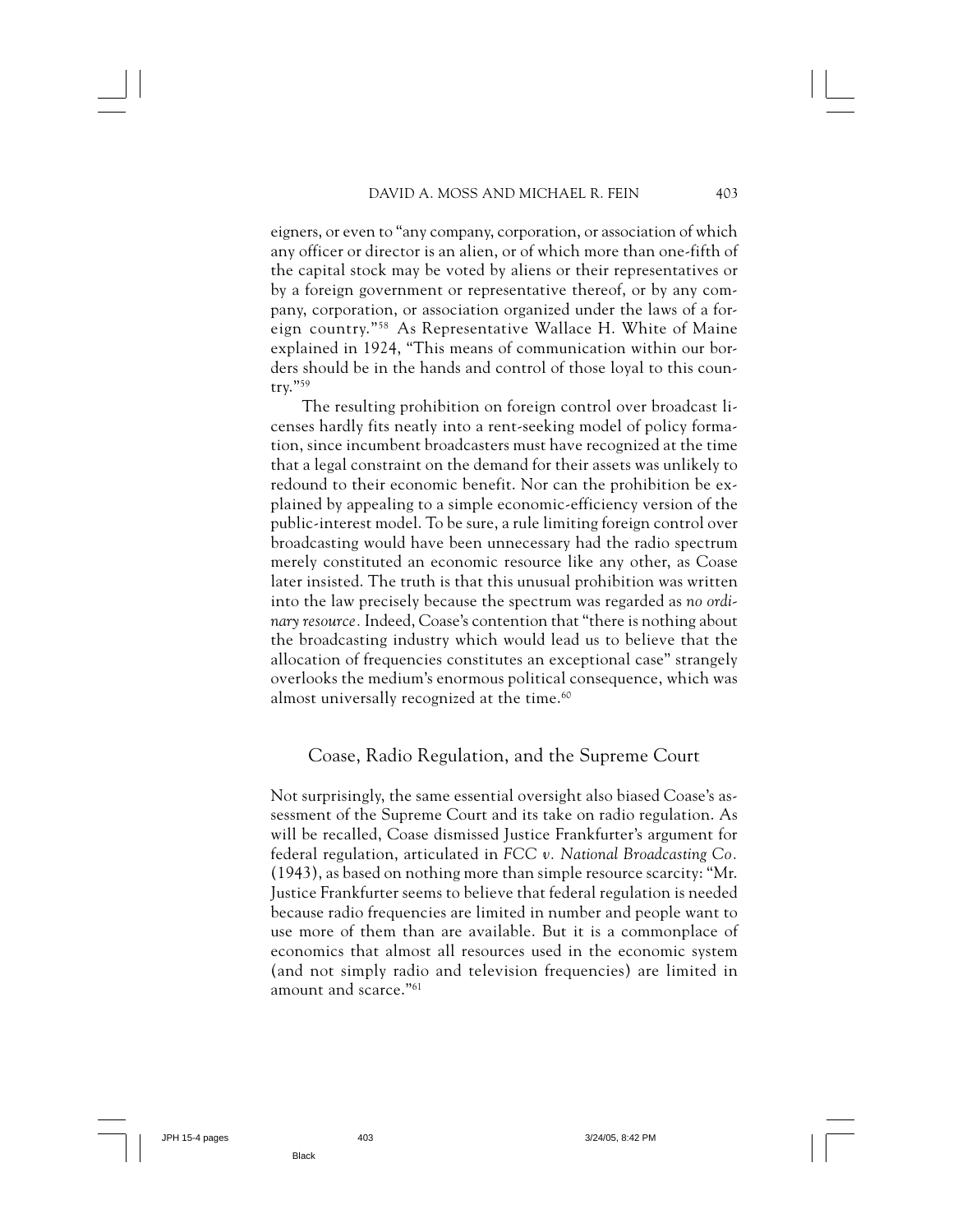Yet Frankfurter's opinion was considerably more sophisticated than Coase suggested. The justice clearly explained with regard to the Federal Communications Act of 1934 that its provisions "preclude the notion that the Commission is empowered to deal only with technical and engineering impediments to the 'larger and more effective use of radio in the public interest.'"62 Indeed, as Frankfurter acknowledged, the FCC was charged with bringing about a *socially* optimal use of the medium that was not likely to be achieved in an unregulated market. Speculating about what might happen in the absence of public control over spectrum allocation, he wrote:

> Suppose, for example, that a community can, because of physical limitations, be assigned only two stations. That community might be deprived of effective service in any one of several ways. More powerful stations in nearby cities might blanket out the signals of the local stations so that they could not be heard at all. The stations might interfere with each other so that neither could be clearly heard. One station might dominate the other with the power of its signal. But the community could be deprived of good radio service in ways less crude. One man, financially and technically qualified, might apply for and obtain the licenses of both stations and present a single service over the two stations, thus wasting a frequency otherwise available to the area.<sup>63</sup>

Citing liberally from an opinion he had written three years earlier, Frankfurter explained that the scarcity of resources was not the single, nor even the most important, motivating factor behind radio legislation. Instead, concern over the concentration of private power in radio broadcasting drove the legislature to act. "Congress," he had observed in 1940, "moved under the spur of a widespread fear that in the absence of governmental control the public interest might be subordinated to monopolistic domination in the broadcasting field."64 The Communications Act, which emerged from this regulatory impulse, was "not designed primarily as a new code for the adjustment of conflicting private rights through adjudication. Rather it expresses a desire on the part of Congress to maintain, through appropriate administrative control, a grip on the dynamic aspects of radio transmission."65

If Coase underestimated Frankfurter's understanding of the interference problem and the logic of regulation, he himself relied on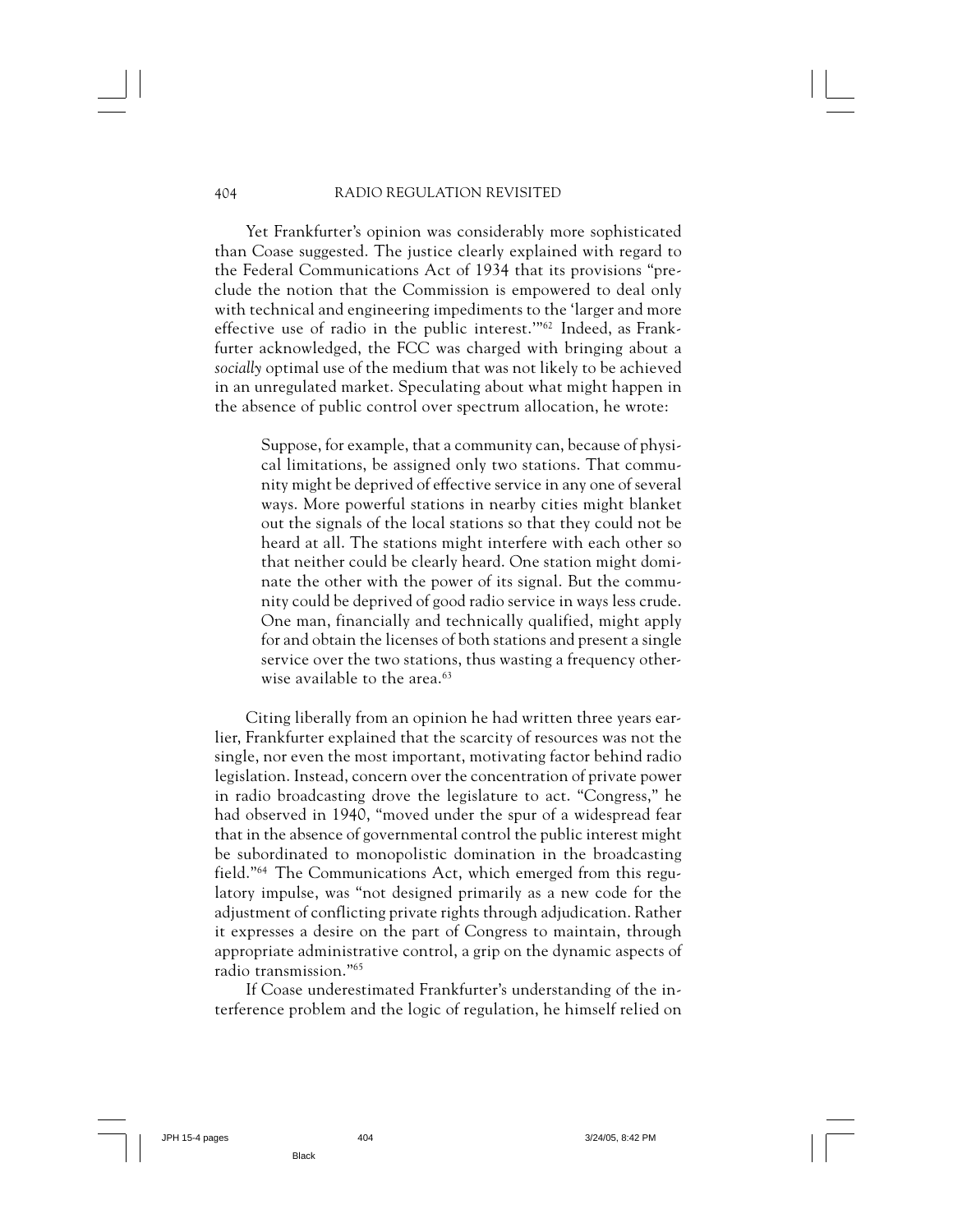a rather particular reading of the First Amendment. "The situation in the American broadcasting industry," Coase wrote,

is not essentially different in character from that which would be found if a commission appointed by the federal government had the task of selecting those who were to be allowed to publish newspapers and periodicals in each city, town, and village of the United States. A proposal to do this would, of course, be rejected out of hand as inconsistent with the doctrine of freedom of the press.<sup>66</sup>

Yet when applicants for broadcast licenses appealed to the Supreme Court, complaining that a denial of a license constituted an abridgment of free speech, the court was unsympathetic. Not content with the absolutist view of the First Amendment that the broadcasters put forth, the majority concluded in 1943 that "denial of a station license . . . is not a denial of free speech."67

The logic behind this distinction became clear some years later in a landmark 1969 decision, *Red Lion Broadcasting Co. v. FCC.* Here the court explained that far from restricting free speech, licensing restrictions actually helped to preserve it. The limited nature of the spectrum prevented all applicants from gaining access to broadcast stations. But in the absence of public regulation, those who gained access could easily use their power to preclude others from being heard. Thus the court determined that "the right of free speech of a broadcaster . . . does not embrace a right to snuff out the free speech of others."68 It also clarified the essential justification for the FCC's equal-time rule, which the appellants in the case had vigorously protested as a violation of their First Amendment rights. "Where there are substantially more individuals who want to broadcast than there are frequencies to allocate," the court announced,

> it is idle to posit an unbridgeable First Amendment right to broadcast comparable to the right of every individual to speak, write, or publish. If 100 persons want broadcast licenses but there are only 10 frequencies to allocate, all of them may have the same "right" to a license; but if there is to be any effective communication by radio, only a few can be licensed and the rest must be barred from the airwaves. It would be strange if the First Amendment, aimed at protecting and furthering communications, prevented the Government from making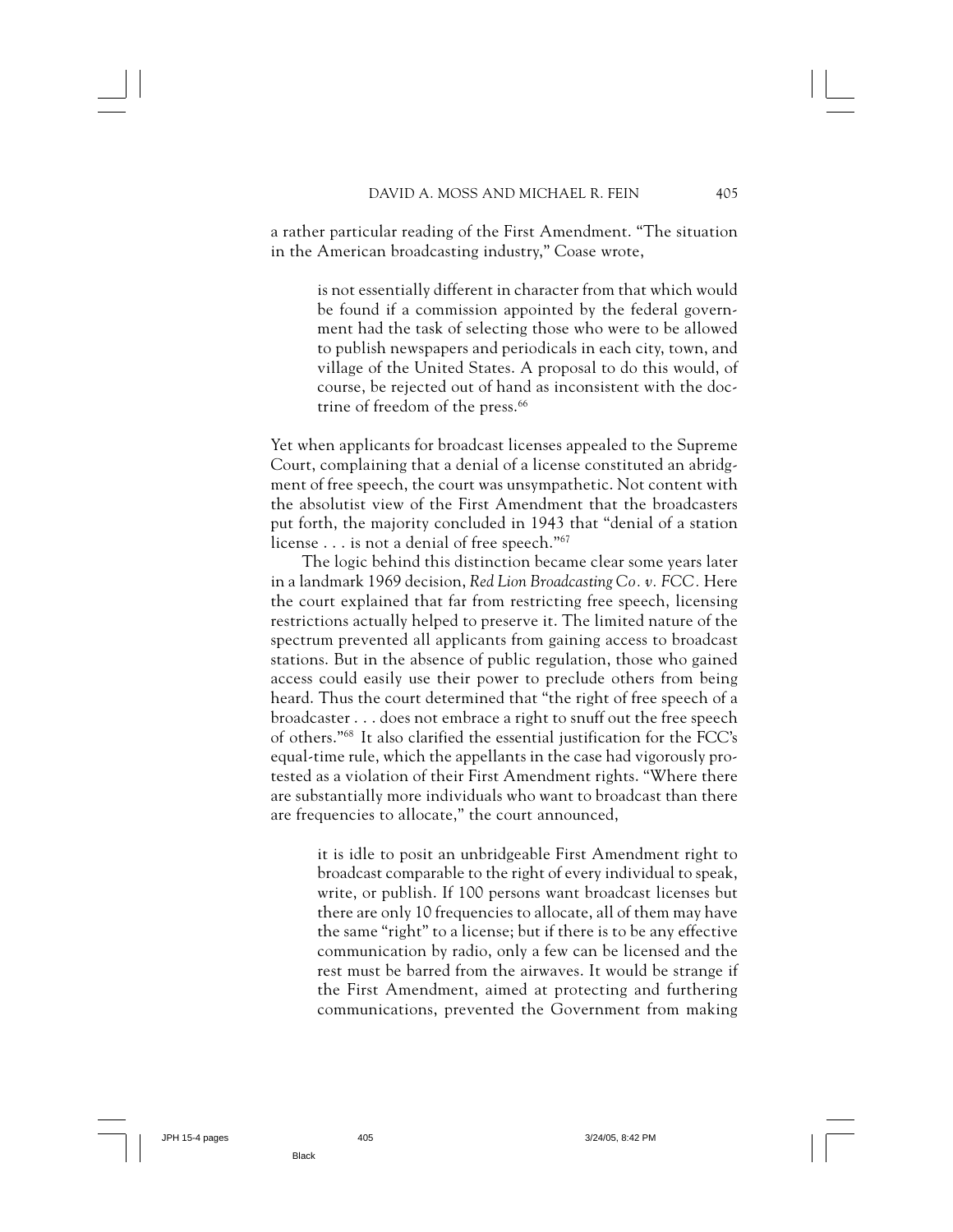radio communication possible by requiring licenses to broadcast and by limiting the number of licenses so as not to overcrowd the spectrum.

This has been the consistent view of the Court....

 . . . No one has a First Amendment right to a license or to monopolize a radio frequency. . . . It is the purpose of the First Amendment to preserve an uninhibited marketplace of ideas in which truth will ultimately prevail, rather than to countenance monopolization of that market, whether it be by the Government itself or a private licensee.<sup>69</sup>

*Red Lion* made it clear that the First Amendment provided no immunity from the FCC's licensing power. Concern over the monopolization of the airwaves remained paramount in the justices' minds, a trend that was apparent as early as the 1940 *Pottsville* decision. As the court's successive rulings made clear, the needs of private broadcasting companies were subordinate to the public interest as determined by the FCC. Federal regulation of the airwaves was not, as Coase had insisted, equivalent to "selecting those who were to be allowed to publish newspapers and periodicals in each city, town, and village of the United States."

Within this context, moreover, Hazlett's economistic notion that the problem of scarcity would inherently be solved if frequencies were priced in the private market seems oddly out of place. The Court's sense of scarcity—defined presumably as insufficient opportunity for diverse and independent political expression on the airwaves—would hardly be solved by Coase and Hazlett's "price-rationing mechanism," even if "excess demand for licenses" were indeed "eliminated" in the process.<sup>70</sup> Surely, a market for another politically consequential resource, votes, would eliminate scarcity in strictly economic terms, by allowing those most interested in electoral outcomes to obtain the votes of the relatively apathetic. But it would do so only by generating unacceptable scarcity in a political sense, by denying sufficient opportunity for individual input into the democratic process.

Indeed, this was the implicit logic that led policymakers to react so strongly beginning in the 1920s against the notion of permanent property rights in the spectrum and the rationing of broadcast frequencies through the price mechanism. A proposal to allocate votes in the marketplace would obviously have been greeted with even greater alarm, but—and this is the important point—it would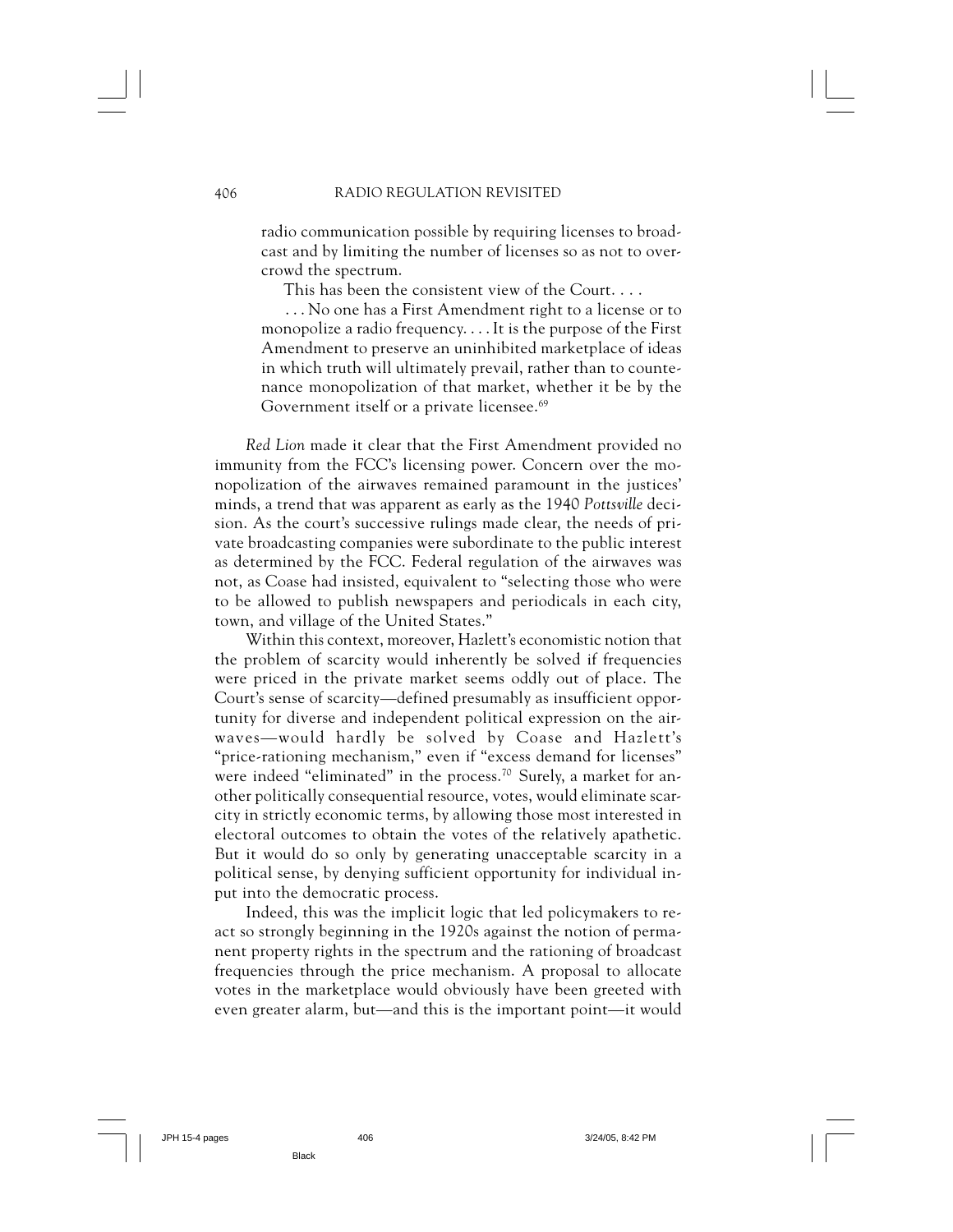have been opposed for many of the same reasons. There are certain places, apparently, where economic and political imperatives simply do not mix.

#### Radio Regulation and the Public Interest

By viewing the radio spectrum as nothing more than a standard economic resource, Coase missed what was for many lawmakers its defining characteristic. The unprecedented power to communicate and to shape public opinion that radio allowed had profound implications for American politics and, indeed, for the democratic process itself.

In a very real sense, radio broadcasting threatened one of the nation's most trusted bulwarks against tyranny. As James Madison had observed in Federalist 10, it was the cacophony of voices, spread out over vast distances, that served as the greatest guardian of the democratic process in America. Not only would a multitude of disparate factions render it virtually impossible for any stable—and potentially tyrannous—majority to form, but individual factions would find it hard to reach very far beyond their own locales in a nation as large as the United States. "The influence of factious leaders," Madison wrote, "may kindle a flame within their particular States but will be unable to spread a general conflagration through the other States." Because "communication is always checked by distrust, in proportion to the number whose concurrence is necessary," a demagogue's power would necessarily dwindle as it was projected further from its base.<sup>71</sup> Madison's vision of a healthy democratic republic relied on a vigorous and disruptive competition among political interests—or, to put it another way, on intense and continuing *interference* in the political realm.

Radio broadcasting posed little threat to Madison's vision so long as it was filled with a cacophony of competing voices, crammed together on a raft of overlapping frequencies. But once the interference problem was solved through a rational method of spectrum allocation, broadcasting immediately threatened to provide some factions with unparalleled access to the public, based on a technology that collapsed space in the transmission of the human voice.<sup>72</sup> Broadly speaking, this is why policymakers so feared the potential for concentrated control over broadcasting, why so many of them took for granted that spectrum allocation could never be left en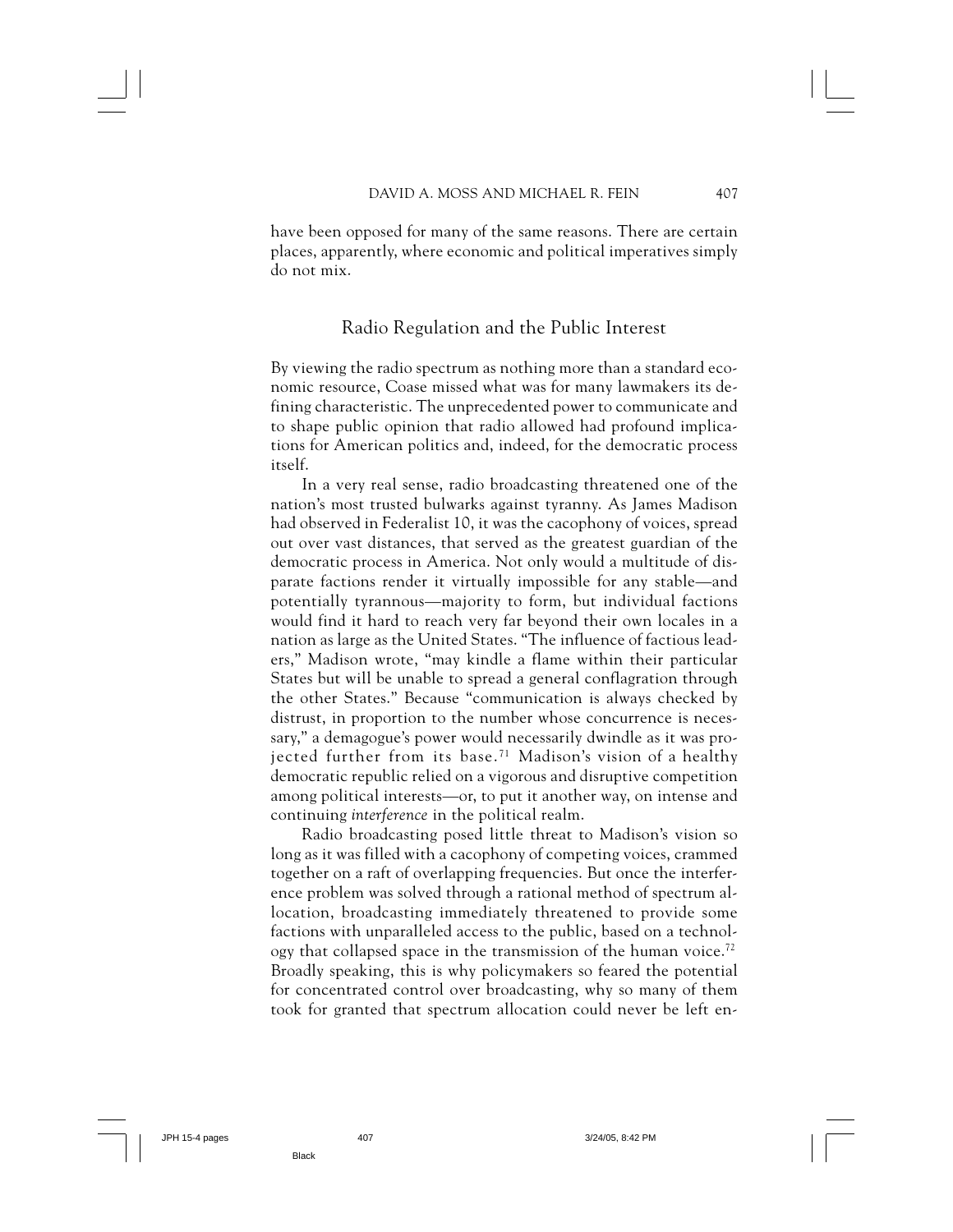tirely to the private market, and why the Supreme Court so steadfastly guarded the authority of federal regulators in the years after the FCC was created.

Perhaps because the case for regulation was rarely stated with the kind of logical precision that economists demand of themselves, Coase misinterpreted the impassioned support for radio regulation that he found in the historical record merely as an expression of mass anxiety about a mysterious new technology. Convinced that the radio spectrum was indeed no different than any other economic resource, Coase refused to believe that the lawmakers' near universal support for a regulatory solution could be guided by anything but a "misunderstanding of the nature of the problem." It was a bit like Herbert Spencer, who claimed in the late nineteenth century that despite all the stories to the contrary, scientists should understand that it was physically impossible to throw a curve ball. Spencer's physics proved faulty because in thinking "scientifically" about the trajectory of a sphere moving through space, he assumed away two critical facts about the problem at hand: that there were stitches on baseballs and friction in the air.73 We believe that Coase committed a similar error in his work on the FCC by ignoring the crucial political significance of radio broadcasting.

Of course, all of this is not to say that pervasive fear about the potential for political monopolization of the airwaves was the *only* factor that led contemporary lawmakers to adopt the regulatory approach that they did. Hazlett's powerful insights about the benefits that major players derived from the arrangement remain as relevant as ever.74 Nor are we suggesting that the FCC has fully achieved the legislative objective of assuring diversity of expression on the airwaves that Congress set for it in the 1920s and 1930s.

Indeed, there is little doubt that federal radio policy favored commercial broadcasters over ideologically and religiously charged stations from the beginning. The regulators' chief goal—avoiding the monopolization of a scarce and politically significant resource did not extend to protecting single-issue stations. Instead, the goal was to promote stations that offered broadly oriented programming.

Although network radio derived great benefit from this regulatory approach (as Hazlett correctly maintains), it is simply too great a leap to interpret this outcome as strong evidence that congressional lawmakers and commercial broadcasters had colluded from the outset. As the relevant historiography makes clear, the regulators' preference for network broadcasters is consistent with an anti-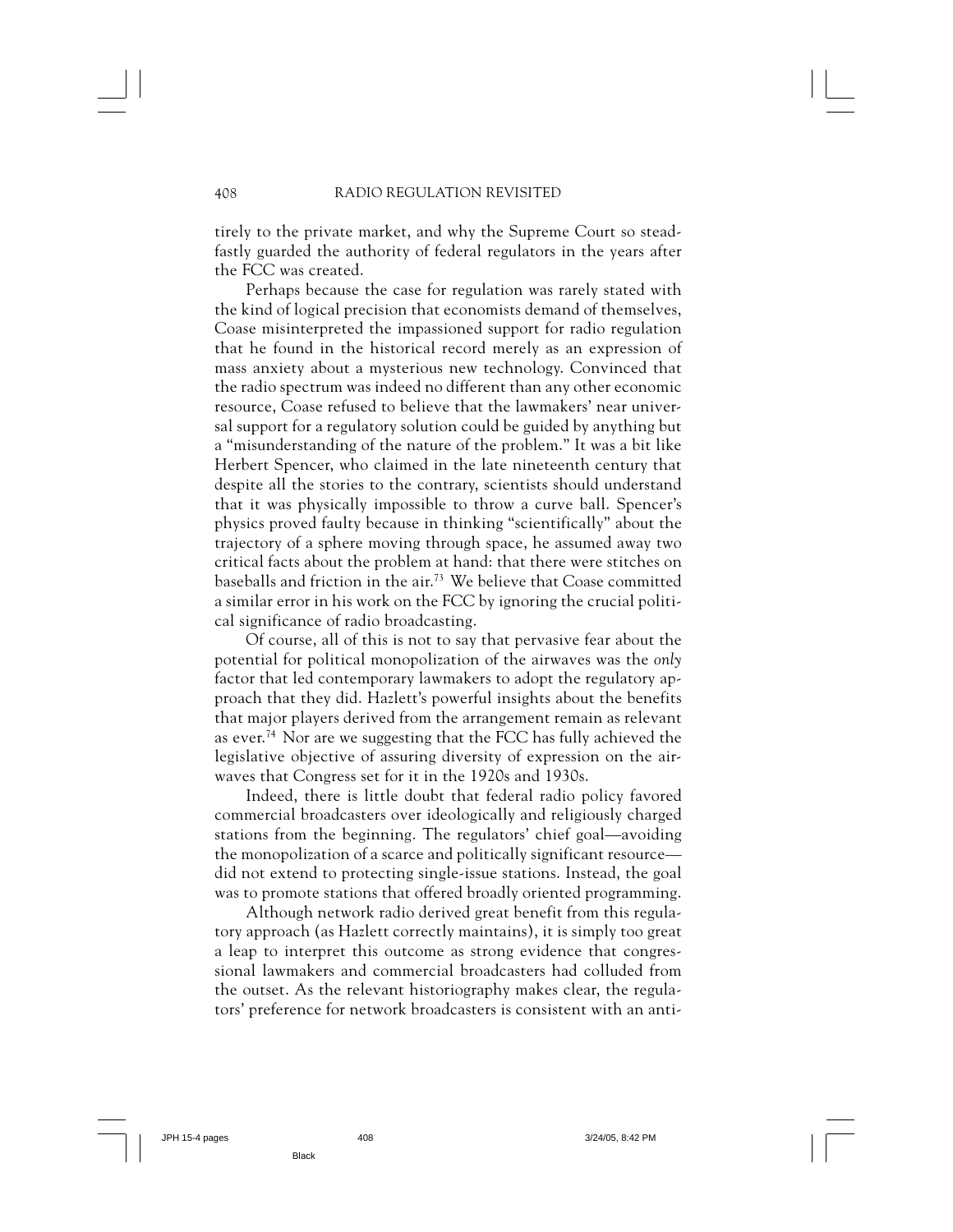labor thesis, a procorporate thesis, a rent-seeking thesis, and an antimonopoly thesis. It is also consistent with the simple proposition that regulators viewed these commercial broadcasters as especially unlikely to tyrannize the airwaves.<sup>75</sup> The three bland networks that the FCC long tolerated—and even fostered—may not have created the sort of vibrant diversity that Congress originally intended; but neither did they exercise tyrannous control over political speech.

Our point is simply this: that the bulk of the evidence strongly suggests that the fear of concentrated control over mass communication mattered a great deal in the making of American radio regulation. The record also suggests that this concern about concentrated political power provided lawmakers with a perfectly reasonable basis upon which to conclude that a property-rights solution would *not* have been socially optimal. This was because their conception of the public interest—of what actions would be socially optimal—had at least as much to do with democratic principles as with notions of economic efficiency. Even if it arose as a result of purely voluntary market transactions, concentrated control over radio broadcasting could still represent a major threat to the republic. Coase's misreading of the historical record should thus serve as a warning to students of law and economics about the perils of assuming away critical real-life factors that do not fit neatly into our models, like those nettlesome stitches on a baseball.

This story, we believe, should also serve as a reminder that the public-interest theory of policymaking, long dismissed as naive, actually requires further evaluation.<sup>76</sup> The fact that lawmakers advanced coherent arguments in support of federal radio regulation during the 1920s and 1930s is obviously not sufficient to confirm the public-interest theory. But it does provide a good reason to give the theory another look. If the lawmakers' often-repeated claim about the perils of concentrated control over the airwaves really were nothing more than a cover for selfish rent-seeking, then one would have to admit they put on a phenomenal show. We may never be certain about the true motivations of these lawmakers. What should be clear now, however, is that a public-interest reading of federal radio legislation finds little contradiction in the legislative record itself.

In fact, even today, ongoing developments in the arena of radio regulation seem only to bolster the public-interest perspective. As is well known, there has been a major push in recent years to deregulate the airwaves. Proponents of deregulation have sought, in particular, to create more genuine markets for spectrum rights (based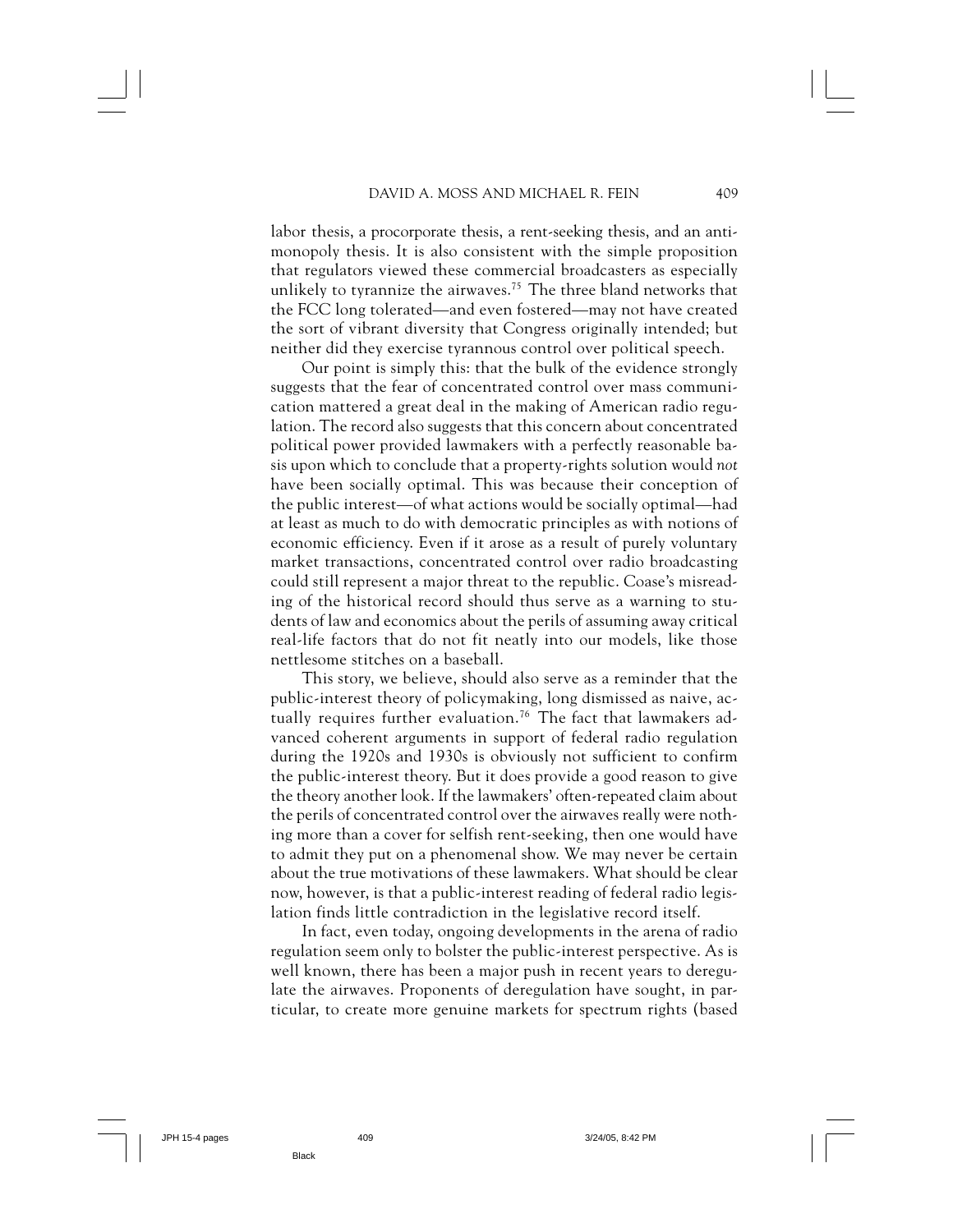initially on government auctions) and to reduce restrictions on media ownership (such as the rule blocking any individual company from owning more than a certain number of television and radio stations in a particular locale). This debate is of interest here for at least three reasons.

To begin with, there can be little doubt that Coase's ideas about the optimality of a market-based approach to spectrum allocation have ended up playing a central role in redefining the "public interest" and, in turn, in driving deregulation of the industry on publicinterest grounds. Speaking in support of spectrum auctions to a House subcommittee in 1997, FCC Chairman Reed Hundt emphasized both his pursuit of the public interest and his debt to Ronald Coase:

Congress and the FCC need to affirm a new paradigm of spectrum policy that relies on market techniques for commercial uses of spectrum. I believe that such a policy is the best way to ensure that spectrum is used to benefit the public. Marketbased spectrum policy is not based on new radical economic theories, but rather on sound principles that have been tried and true for 50 years. Nobel Laureate Ronald Coase wrote an article advocating market-based approaches for the FCC more than 35 years ago.<sup>77</sup>

In 2001, thirty-seven economists—among them Ronald Coase himself, two former members of the President's Council of Economic Advisors, ten former justice department officials, and six former FCC officials, including Thomas Hazlett—wrote a brief to the FCC urging "the Commission to advance the 'public interest' by eliminating barriers to the productive use of radio spectrum" (particularly with respect to wireless communications technologies). Noting that "none of us has been retained by any client concerning this submission" and that many economists had "written articles showing the benefits" of their proposed approach, they insisted that "market-oriented rules opening the radio spectrum" would capture "its full potential for society."78 The current chairman of the FCC, Michael Powell, appears to have been duly convinced, suggesting in a recent interview that "the famous Ronald Coase treatise that won the Nobel Prize was about this—that [the traditional command-and-control] spectrum policy is lunacy. The market could work this out."79

The relevant point for this article is that although notions of how best to serve the public interest have changed as a result of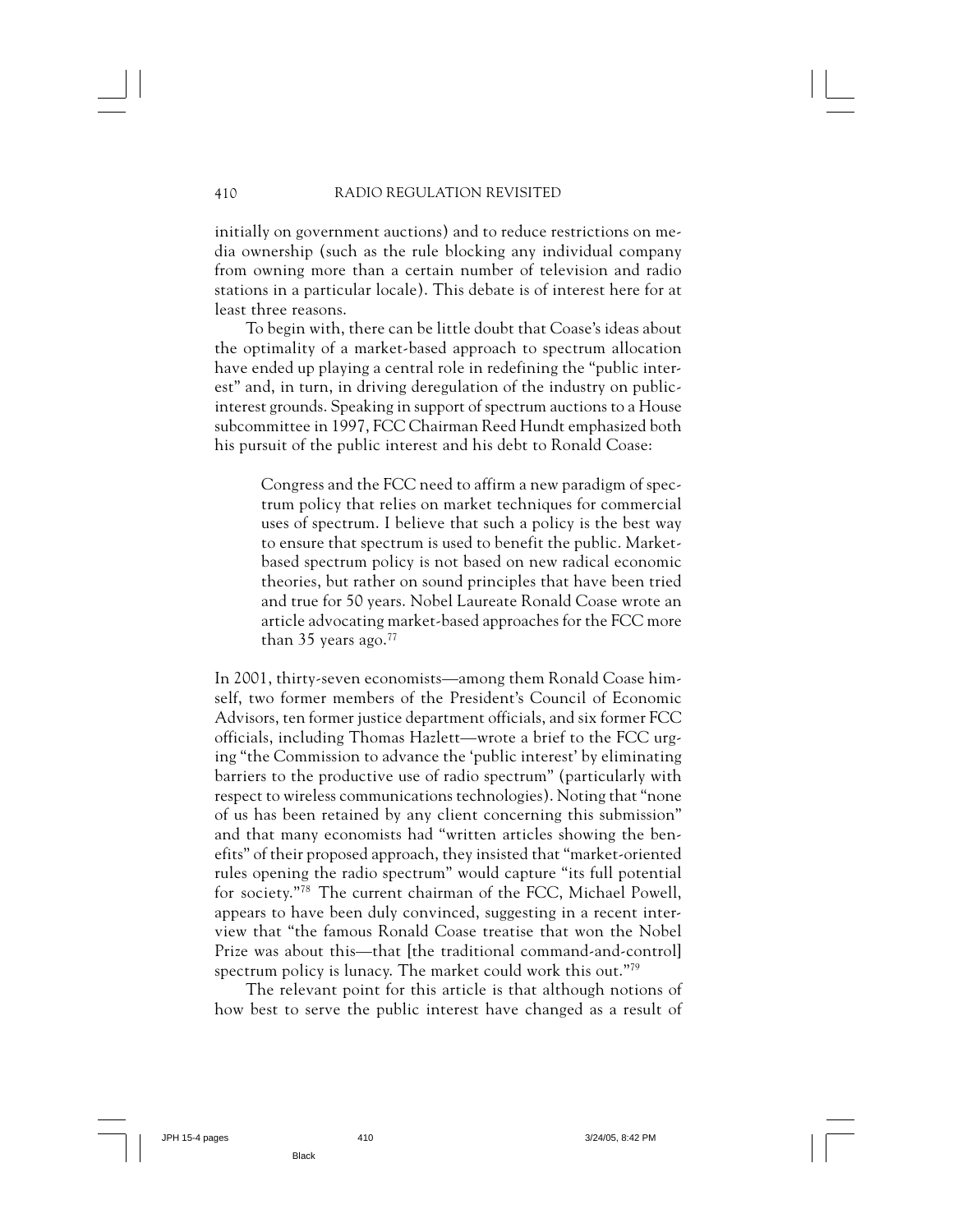Coase's powerful economic arguments, there is no question that ideas about the public interest, however defined, are still of great import in shaping the policy debate. Indeed, there is a certain irony in the fact that many of the same economists who, in their scholarship, are quick to attribute legislative and regulatory outcomes to self-interested, rent-seeking behavior have nonetheless lobbied hard in recent years for deregulation of the spectrum—and, on top of that, that they have done so explicitly *on public-interest grounds* and have proved remarkably influential!

A second intriguing point to emerge from the current debate over deregulation of the airwaves is that the traditional argument about preventing concentrated control over a politically sensitive resource still resonates in the halls of Congress, though certainly not as loudly as it once did. Responding to continued calls for deregulation in 2001, for example, Senators Ernest Hollings and Byron Dorgan wrote in the *Washington Post,* "For decades, our communications policy has imposed sensible restrictions on media ownership to promote and preserve multiple, independent voices. . . . [I]f media consolidation is allowed to continue unfettered . . . local control, local coverage and a robust marketplace of ideas will suffer." Significantly, Hollings and Dorgan explicitly distinguished their goal of promoting "diversity and localism" on the airwaves from "narrow antitrust notions of competition," just as Congress had done in 1927.80

Even Hollings and Dorgan acknowledged, however, that this traditional argument in support of radio regulation was facing mounting criticism on the grounds that "current ownership restrictions are outmoded because of the proliferation of new media outlets." Which brings us to the third, and perhaps most fascinating, point about the current debate. According to a growing number of critics, the rise of the Internet, cable and satellite television, and the like have rendered the FCC obsolete, since there is no longer any meaningful limit on the number of independent voices that can be heard.<sup>81</sup> Proponents of the traditional regulatory regime, including Hollings and Dorgan, counter this argument by noting that "most people still get their information from local newspapers, radio and television stations," rather than from the Internet.<sup>82</sup>

What we find most striking, however, is that this newest argument about the obsolescence of radio regulation is in fact perfectly consistent with the logic that was used to justify radio regulation in the first place. As we have shown, the early advocates of the FRC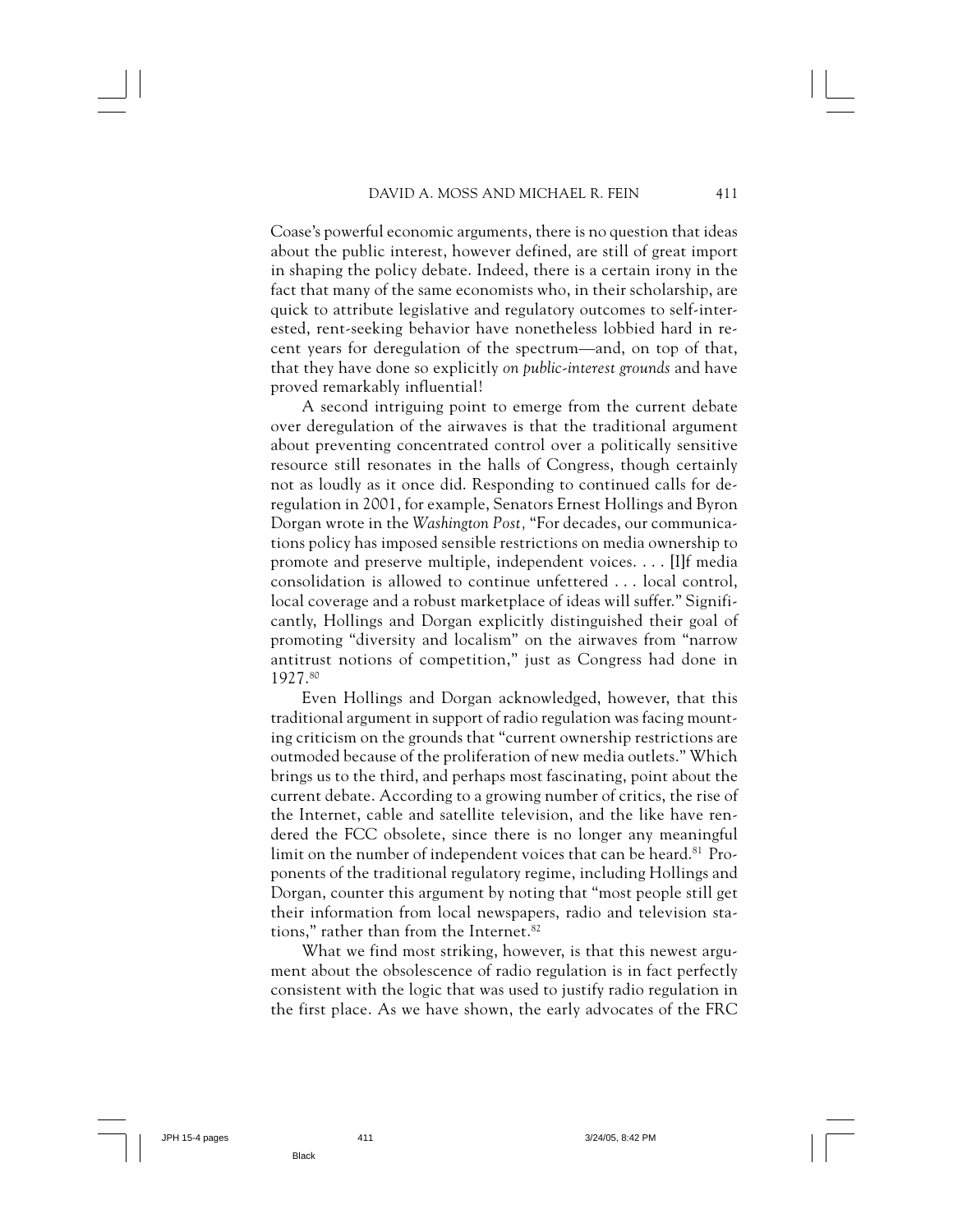and the FCC rested their case on a *combination* of spectrum scarcity on the one hand and broadcasting's special political significance on the other. There was no need to regulate newspapers in the same way, they believed, because newspapers were characterized by only one of these attributes (political significance), but not both. If it is indeed correct to think about the Internet and other new communications technologies as effectively eliminating spectrum scarcity in broadcasting, as some now argue, then the traditional case for regulation—even if once correct—might now be defunct.

Curiously, all of these goings-on remind us of the old adage that the more things change, the more they stay the same. With respect to spectrum allocation, old conceptions of the public interest are now under attack, by Coasians on the one hand and new communications technologies on the other. Yet much of the debate still revolves around the special political significance of broadcasting. And despite the fact that there are many powerful and influential interests involved, it still appears that the current debate (like the historical one) can be understood fundamentally as a contest of ideas about how best to serve the public interest. How that debate is likely to turn out is a question that lies well beyond the scope of this article. But the very nature of the debate—and the fact that social scientists like Coase and Hazlett are themselves deeply involved in it (as experts, not rent-seekers)—should help to reinforce our historical argument that the public-interest perspective remains highly relevant, even if intensely unfashionable, in the realm of policy studies.

> *Harvard University Brandeis University*

#### Notes

1. Ronald H. Coase, "The Federal Communications Commission," *Journal of Law & Economics* 2 (1959): 1–40.

2. Ibid., 26–27.

3. Ibid., esp. 12–40.

4. Thomas W. Hazlett, "The Rationality of U.S. Regulation of the Broadcast Spectrum," *Journal of Law & Economics* 33 (1990): 137–38 nn. 12–14.

5. Ibid., 175.

6. Thomas W. Hazlett, "Assigning Property Rights to Radio Spectrum Users: Why Did FCC License Auctions Take 67 Years?" *Journal of Law & Economics* 41 (1998): 529. See also Hazlett, "Rationality of U.S. Regulation," 174.

7. Hazlett, "Rationality of U.S. Regulation," 138.

8. Since 1959, of course, the public-interest theory on which Coase relied has fallen into disrepute, with the study of policy formation focusing increasingly on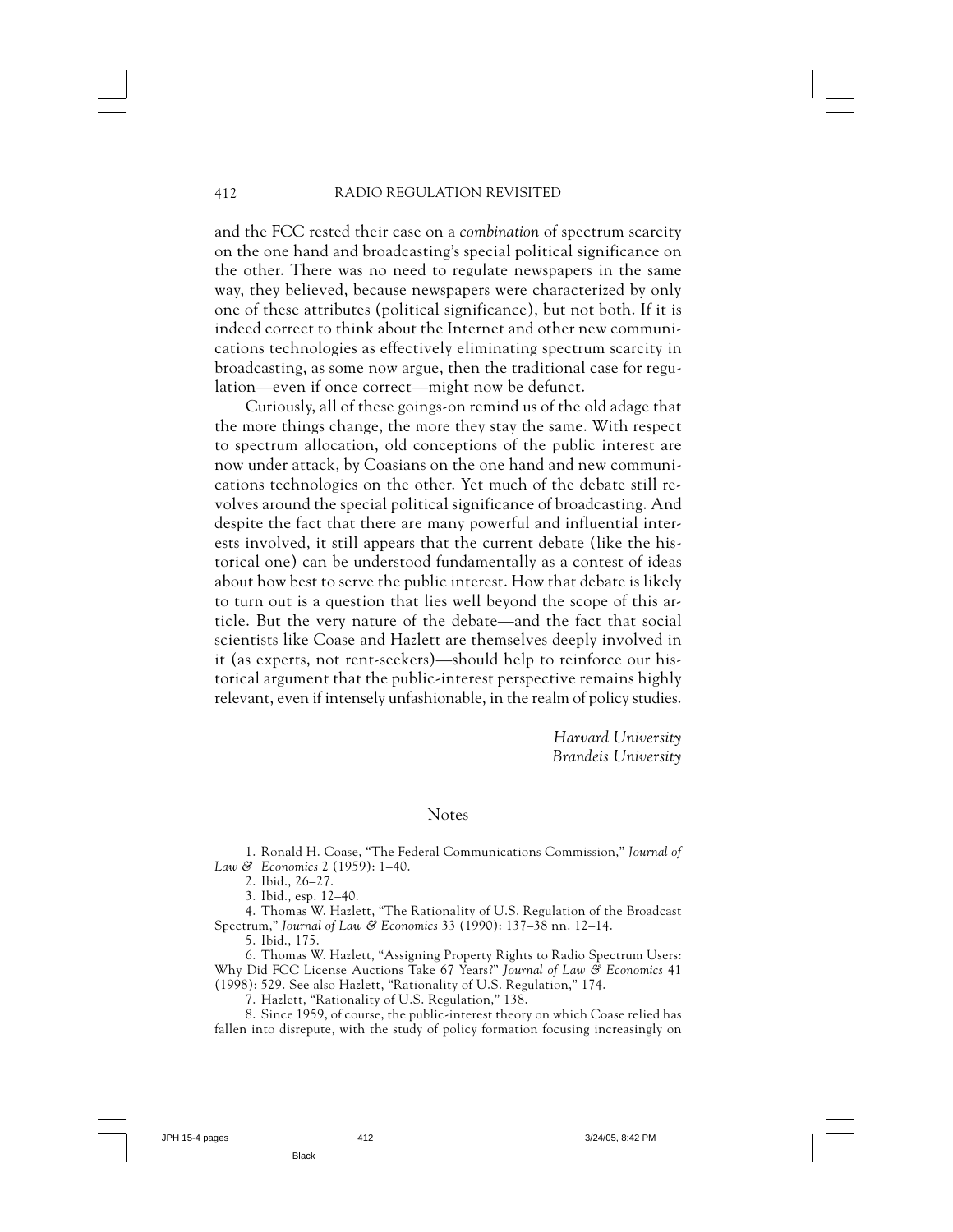economic explanations, in which lawmakers are assumed to behave as simple rentseekers rather than as guardians of the public interest. This change was first evident in the works of Stigler, Posner, and Pelzman with respect to regulation; but it subsequently reached the study of legislation as well. See George J. Stigler, "The Theory of Economic Regulation," *Bell Journal of Economics and Management Science* 2 (1971): 3–21; Richard A. Posner, "Theories of Economic Regulation," *Bell Journal of Economics and Management Science* 5 (1974): 335–58; Sam Pelzman, "Toward a More General Theory of Regulation," *Journal of Law & Economics* 19 (1976): 211–40; George L. Priest, "The Origins of Utility Regulation and the 'Theories of Regulation' Debate," *Journal of Law & Economics* 36 (1993): 289–23.

9. With regard to the equal-time rule, for example, a Senate report stated explicitly in 1959, the year Coase published his article: "If the number of radio and television stations were not limited by available frequencies, the committee would have no hesitation in removing completely the present provision regarding equal time and urge the right of each broadcaster to follow his own conscience. . . . However, broadcast frequencies are limited and, therefore, they have been necessarily considered a public trust" (Senate Report No. 562, 86th Cong., 1st sess. 1959, 8–9, as cited in *Red Lion Broadcasting Co. v. FCC,* 395 U.S. 367 [1969], 400).

10. Coase, "Federal Communications Commission," 25.

11. *National Broadcasting Co. v. United States,* 319 U.S. 190 (1943), 213, as quoted in Coase, "Federal Communications Commission," 12–13.

12. Coase, "Federal Communications Commission," 14.

13. The phrase "mysterious technology" appears in Coase, "Federal Communications Commission," 40.

14. Coase, "Federal Communications Commission," 25–26.

15. For historical treatments of American radio regulation prior to Hazlett, see esp. Jora R. Minasian, "The Political Economy of Broadcasting in the 1920s," *Journal of Law & Economics* 12 (1969): 391–403; Erik Barnouw, *A History of Broadcasting in the United States: A Tower in Babel, Vol. 1—to 1933* (New York, 1966); Philip T. Rosen, *The Modern Stentors: Radio Broadcasters and the Federal Government, 1920– 1934* (Westport, Conn., 1980).

16. Hazlett, "Rationality of U.S. Regulation," 138 (where the first reference to "error theory" appears). A survey of "error theory" literature can be found at 142, notes 25–27. See also Hazlett, "Assigning Property Rights to Radio Spectrum Users."

17. Ibid., 151.

18. Ibid., 152.

19. Herbert C. Hoover, "The Urgent Need for Radio Legislation," *Radio Broadcast* 2 (1923): 211, as quoted in Hazlett, "Rationality of U.S. Regulation," 152.

20. How important the *Oak Leaves* decision was in prompting federal action is a matter of some debate. Charlotte Twight, in particular, has argued that the ruling could not have been a pivotal factor since Congress had already begun moving toward enactment months before it was issued. See Charlotte Twight, "What Congressmen Knew and When They Knew It: Further Evidence on the Origins of U.S. Broadcasting Regulation," *Public Choice* 95 (1998): 247–76. Rather more sympathetic to Hazlett's account, Hugh Aitken concedes that it "is a heavy burden to place on a single decision in a single state court. *Oak Leaves,* however, was no ordinary decision. It was widely noted and widely discussed. It had the potential, if accepted as a precedent, to determine the future of the broadcasting industry" (Hugh G. J. Aitken, "Allocating the Spectrum: The Origins of Radio Regulation," *Technology and Culture* 35 [1994]: 712).

21. *Hoover v. Intercity Radio Co.,* 286 Fed. 1003 (1923); *United States v. Zenith Radio Corp.,* 12 F. 2d 614 (1926).

22. Hazlett, "Rationality of U.S. Regulation," 158.

23. Ibid., 158; Rosen, *Modern Stentors,* 93–95.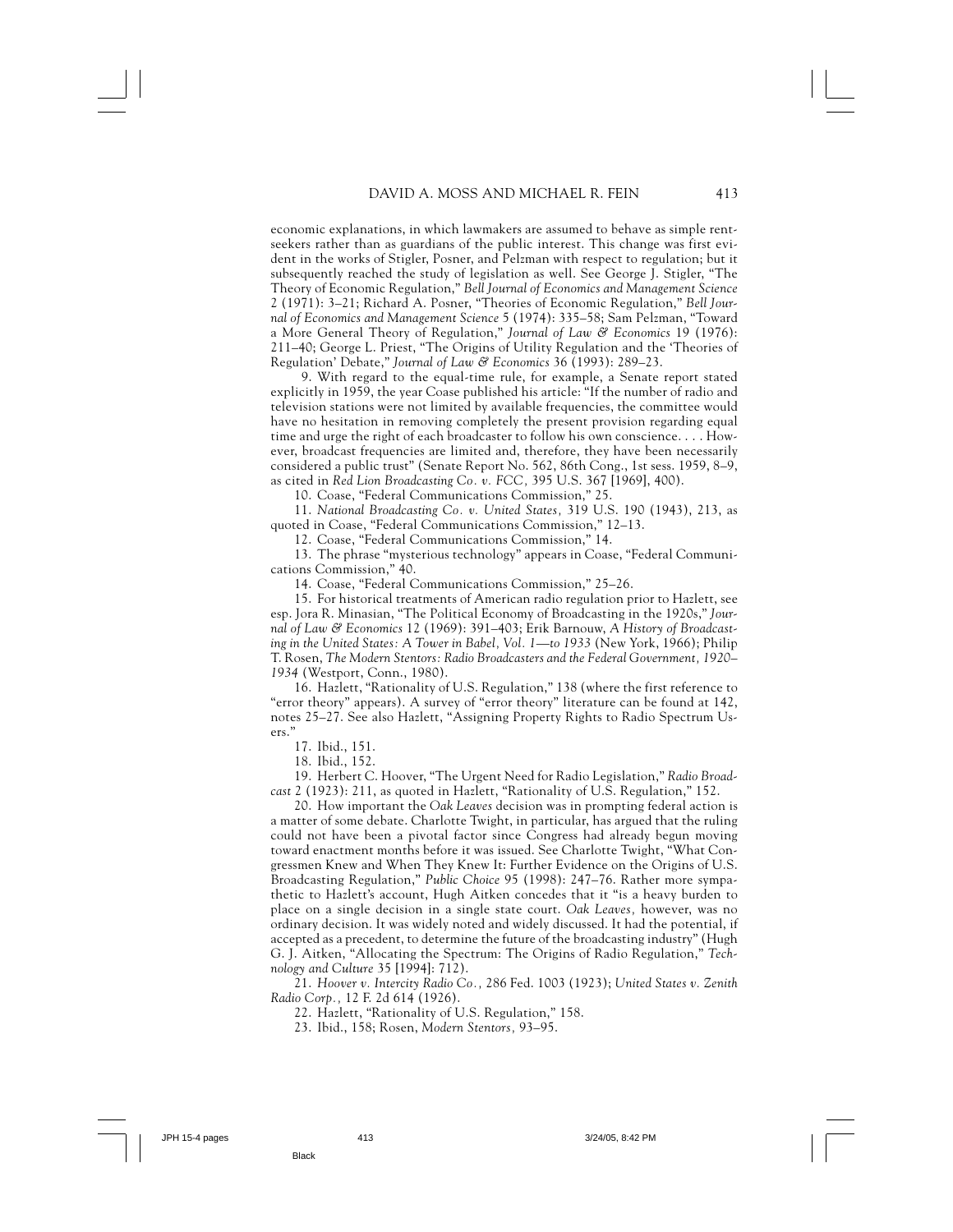24. Radio Act of 1927, P.L. 632, 44 Stat. Chap. 169, 23 February 1927, section 11, 1167.

25. Hazlett, "Rationality of U.S. Regulation," esp. 160–61.

26. Ibid., 175.

27. Hazlett, "Assigning Property Rights to Radio Spectrum Users," 541.

28. Hazlett, "Rationality of U.S. Regulation," 162.

29. As quoted in Hazlett, "Assigning Property Rights to Radio Spectrum Users," 542.

30. Hazlett, "Rationality of U.S. Regulation," 172.

31. See esp. Hazlett, "Assigning Property Rights to Radio Spectrum Users."

32. Significantly, no other nation opted for a market-based solution. For a comparative international perspective on radio regulation, see Aitken, "Allocating the Spectrum," 688–89; Morton Keller, *Regulating a New Economy: Public Policy and Economic Change in America, 1900–1933* (Cambridge, Mass., 1990), 82.

33. House of Representatives, Committee on the Merchant Marine and Fisheries, Hearings on H.R. 7357 *To Regulate Radio Communication,* 11–14 March 1924, 8, 10. The first sentence of this passage has been modified to correspond to the version, presumably corrected, that appears in the Congressional Record. See *Congressional Record,* 69th Cong., 2d sess., 1927, 68, pt. 3:2571.

34. House, Hearings, *To Regulate Radio Communication,* 36.

35. Ibid., 201, 202.

36. Ibid., 202.

37. Ibid., 202.

38. Hazlett, "Rationality of U.S. Regulation," 144.

39. See esp. House of Representatives, Committee on the Merchant Marine and Fisheries, Hearings, *To Regulate Radio Communication,* 6, 7, 14, 15 January 1926, 207–8.

40. Senate, Committee on Interstate Commerce, Hearings on S.1 and S.1754 *Radio Control,* Part I, 8–9 January 1926, 34.

41. Ibid., 39.

42. Ibid., 43–44.

43. Ibid., 42–44.

44. Ibid., 46.

45. Ibid., 47.

46. *Congressional Record,* 69th Cong., 2d sess., 1927, 68, pt. 3:2572. Ewin L. Davis was the ranking Democratic member of the radio subcommittee.

47. *Congressional Record,* 69th Cong., 1st sess., 1926, 67, pt. 5:5558. Johnson himself ultimately opposed the House bill because he did not think it went far enough in preventing monopoly.

48. Coase, "Federal Communications Commission," esp. 7, 12, and 38.

49. Clarence C. Dill, *Radio Law: Practice and Procedure,* (Washington, D.C., 1938), 82.

50. Radio Act of 1927, sections 13 and 17. The Radio Act is reprinted in Dill, *Radio Law,* 255–71. As former FCC chief economist Dallas Smythe explained, "Congress was impressed with the dangers of monopoly control over broadcasting by means of patents or any of the other devices which the fertile human mind might concoct, and wrote special sanctions into its broadcast policy. Ordinary private enterprise was subject to the Anti-trust laws. Additional penalties were prescribed for broadcasters who violated those laws" (Dallas W. Smythe, "A National Policy on Television?" *Public Opinion Quarterly* 14 [1950]: 465).

51. Legislators of the time frequently worried about industrial monopolies, and kept a particularly close eye on AT&T. According to Ithiel de Sola Pool, the "frequent alarms [in the mid-1920s] about the threat of broadcasting monopoly" often had more to do with the specter of AT&T than with the nascent broadcasting networks. See Ithiel de Sola Pool, *Technologies of Freedom* (Cambridge, Mass., 1983), 136.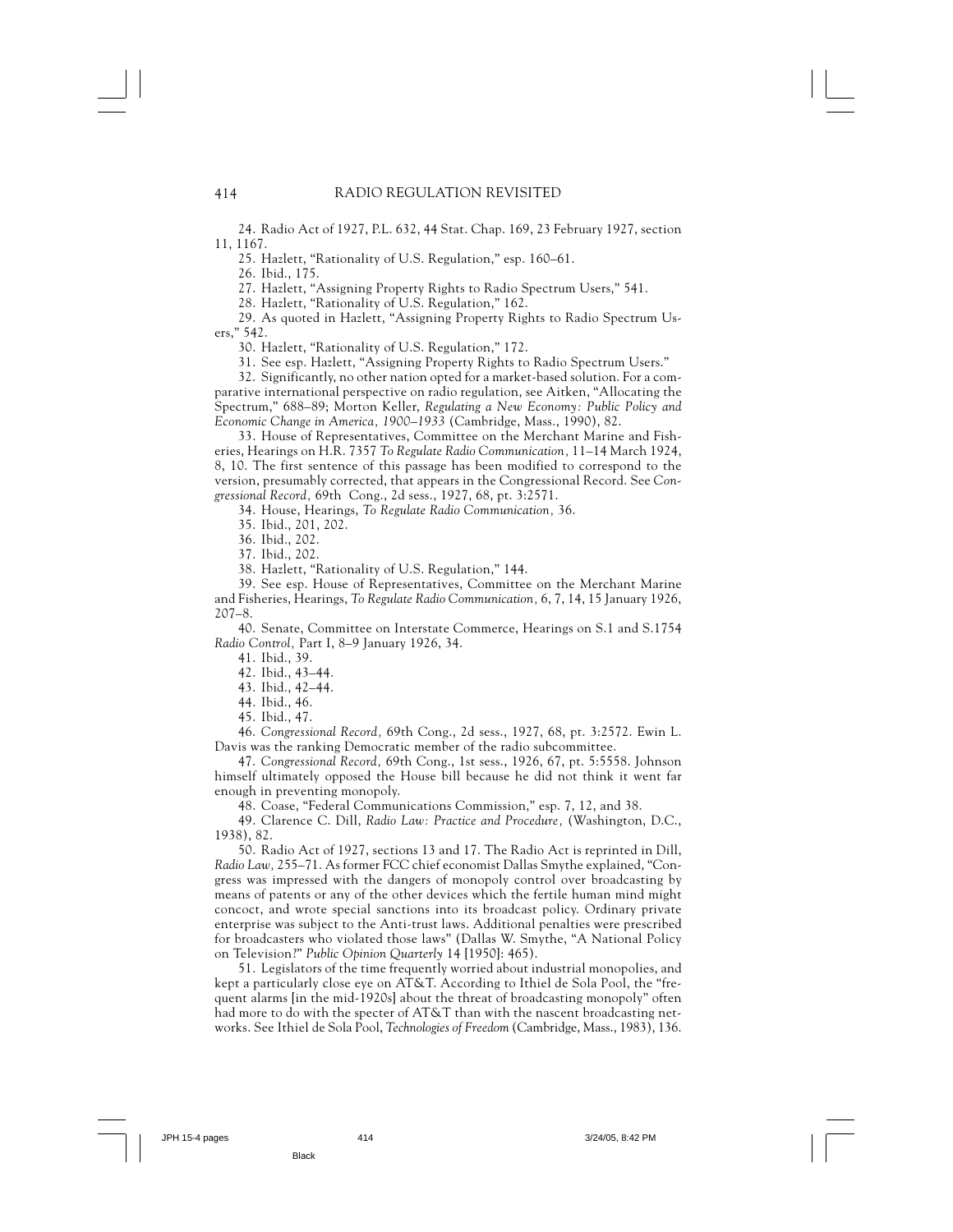52. See Donald G. Godfrey and Val E. Limburg, "The Rogue Elephant of Radio Legislation: Senator William E. Borah," *Journalism Quarterly* 67 (1990): 214; Marvin Bensman, *The Beginning of Broadcast Regulation in the Twentieth Century* (Jefferson, N.C., 2000), 189.

53. Coase, "Federal Communications Commission," 16.

54. Carl J. Friedrich and Evelyn Sternberg, "Congress and Control of Radio-Broadcasting I," *American Political Science Review* 37 (1943): 809.

55. Ibid.

56. Report cited in *National Broadcasting Co. v. United States,* 223.

57. Ibid., 224. See also discussion in section IV *infra.*

58. Radio Act of 1927, section 12.

59. *Reaffirming the use of the ether for radio communication, or otherwise, to be the inalienable possession of the people of the United States and their government,* House Report No. 719, 68th Cong., 1st sess., 13 May 1924, 3.

60. Coase, "Federal Communications Commission," 19.

61. Ibid., 14.

62. *National Broadcasting Co. v. United States,* 217.

63. Ibid., 217–18.

64. Ibid., 219, citing FCC v. Pottsville Broadcasting Co., 309 U.S. 134 (1940), 137.

65. *FCC v. Pottsville Broadcasting Co.,* 138.

66. Coase, "Federal Communications Commission," 7.

67. *National Broadcasting Co. v. United States,* 227.

68. *Red Lion Broadcasting Co. v. FCC,* 387.

69. Ibid., 388–90. On Red Lion and the structure of radio regulation, see Edwin C. Baker, "Turner Broadcasting: Content-Based Regulation of Persons and Presses," in Dennis J. Hutchinson, David A. Strauss, and Geoffrey R. Stone, eds., *The Supreme Court Review* 1994 (Chicago, 1995), 57–128.

70. Hazlett, "Assigning Property Rights to Radio Spectrum Users," 568.

71. Clinton Rossiter, ed., *The Federalist Papers,* "No. 10," (New York, 1961), 77–84.

72. The Federal Radio Commission, for example, declared in 1928, "There is not room in the broadcast band for every school of thought, religious, political, social, and economic, each to have its separate broadcasting station, its mouthpiece in the ether. If franchises are extended to some, it gives them an unfair advantage over others. . . . As a general rule, postulated on the laws of nature as well as on the standard of public interest, convenience, or necessity, particular doctrines, creeds, and beliefs must find their way into the market of ideas by the existing public service stations, and if they are of sufficient importance to the listening public the microphone will undoubtedly be available. If it is not, a well-founded complaint will receive the careful consideration of the Commission in its future action" (Great Lakes Broadcasting Company, unpublished 1928 report of the Federal Radio Commission, as quoted in "The Federal Radio Commission and the Public Service Responsibility of Broadcast Licensees," *Federal Communications Bar Journal* 11 [1950]: 8).

73. This story comes from the institutional economist John R. Commons, who claimed that it played an important role in inspiring his distinctive approach to economics. "Ever after," Commons wrote in his autobiography, "I looked for the omitted factors, or the ones taken for granted and therefore omitted, by the great leaders of the science of economics. That was how I became an economic skeptic" (John R. Commons, *Myself* [New York, 1934], 28).

74. Importantly, several particulars of the history of radio regulation cannot be explained by our fear-of-monopoly logic and instead are more consistent with Hazlett's franchise-rents framework. For instance, the failure to increase the spectrum available to broadcasters, in accordance with the wishes of big radio corpora-